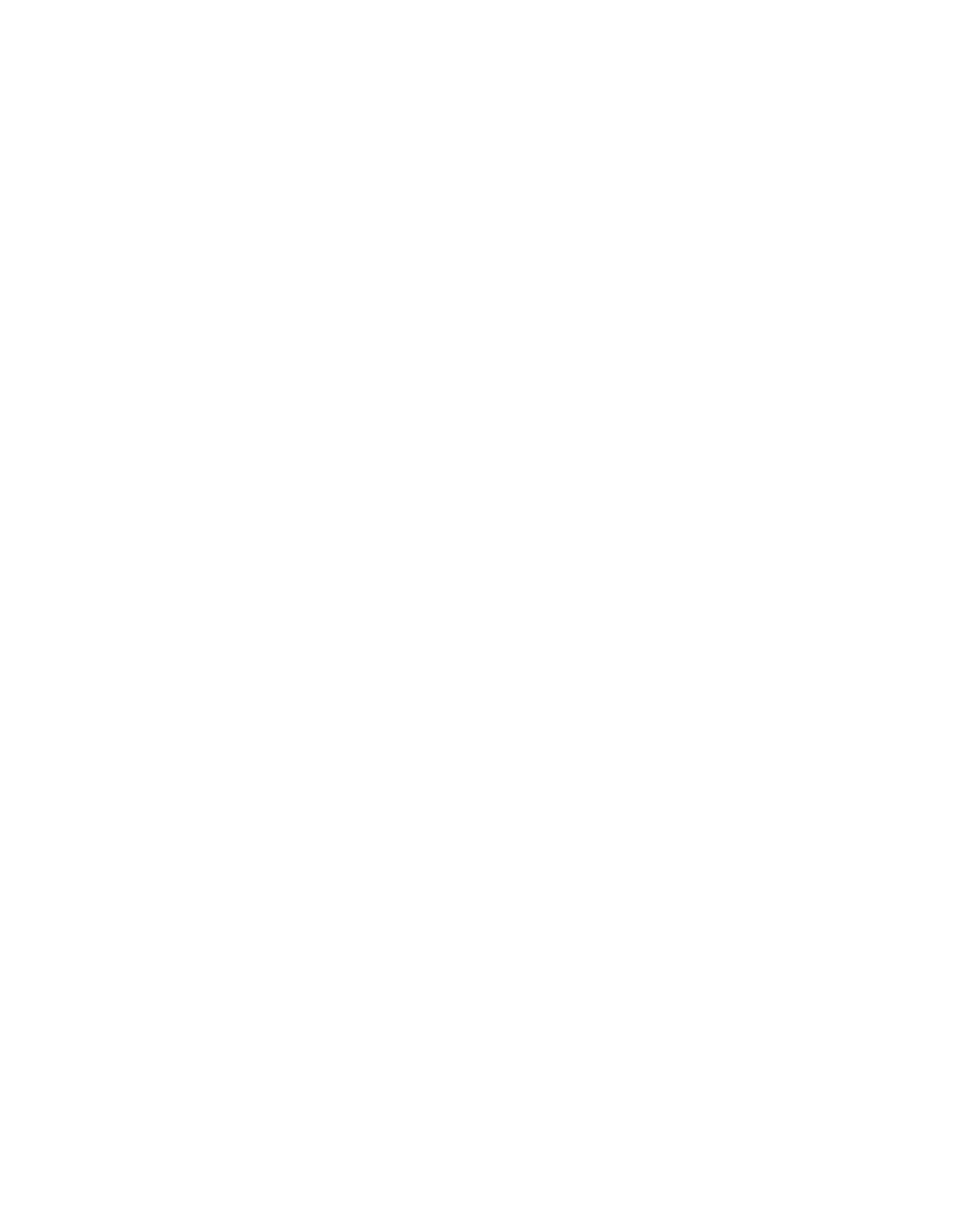#### **Notice to Firms**: **Request for Qualification/Proposal (RFQ&P) No. 4313-2021**

| District:                                                | SOUTH ORANGE COUNTY COMMUNITY COLLEGE DISTRICT                                                                |
|----------------------------------------------------------|---------------------------------------------------------------------------------------------------------------|
| Project:                                                 | RFQ&P 4313-2021<br><b>Independent Audit Services</b><br><b>South Orange County Community College District</b> |
| <b>RFQ&amp;P Deadline:</b>                               | Friday, February 04, 2022<br>$12:00$ PM                                                                       |
| <b>Email Address for</b><br><b>Receipt of Proposals:</b> | purchasing-dept@socccd.edu                                                                                    |

NOTICE IS HEREBY GIVEN that the South Orange County Community College District, of Orange County, California, acting by and through its Governing Board, hereinafter referred to as "DISTRICT," will receive up to, but not later than, the above-stated time, responses to the Request for Qualifications and Proposals for the above Project.

There will be a mandatory pre-proposal meeting conducted via Zoom on Friday, December 10, 2021 at 10:00am. All RFQ&P Proposers shall confirm their attendance by email to: purchasing-dept@socccd.edu by Thursday, December 9, 2021 at 5:00pm. The subject line should read: "RFQ&P 4313-2021 Pre-Proposal Meeting Confirmation." Physical presence is not required. A call-in number will be provided prior to the meeting day to those who confirm attendance. Any proposer that does not attend the entire conference and/or does not arrive on-time may be deemed non-responsive.

A complete Request for Qualifications and Proposals may be viewed online at [www.socccd.edu](http://www.socccd.edu/) at the Bids link.

Any and all questions must be sent via email to purchasing-dept@socccd.edu. Firms shall reference RFQ&P # 4313-2021 in the email subject line. The final day for questions shall be Monday, December 6, 2021, no later than 5:00pm.

The District reserves the right to reject any or all submittals or to waive any irregularities and/or informalities in any proposals.

No proposer may withdraw any proposal for a period of one hundred and eighty (180) calendar days after the submission deadline.

Priya Jerome

Executive Director, Procurement, Central Services & Risk Management

PUBLISH: OC REGISTER 11/08/21 & 11/15/21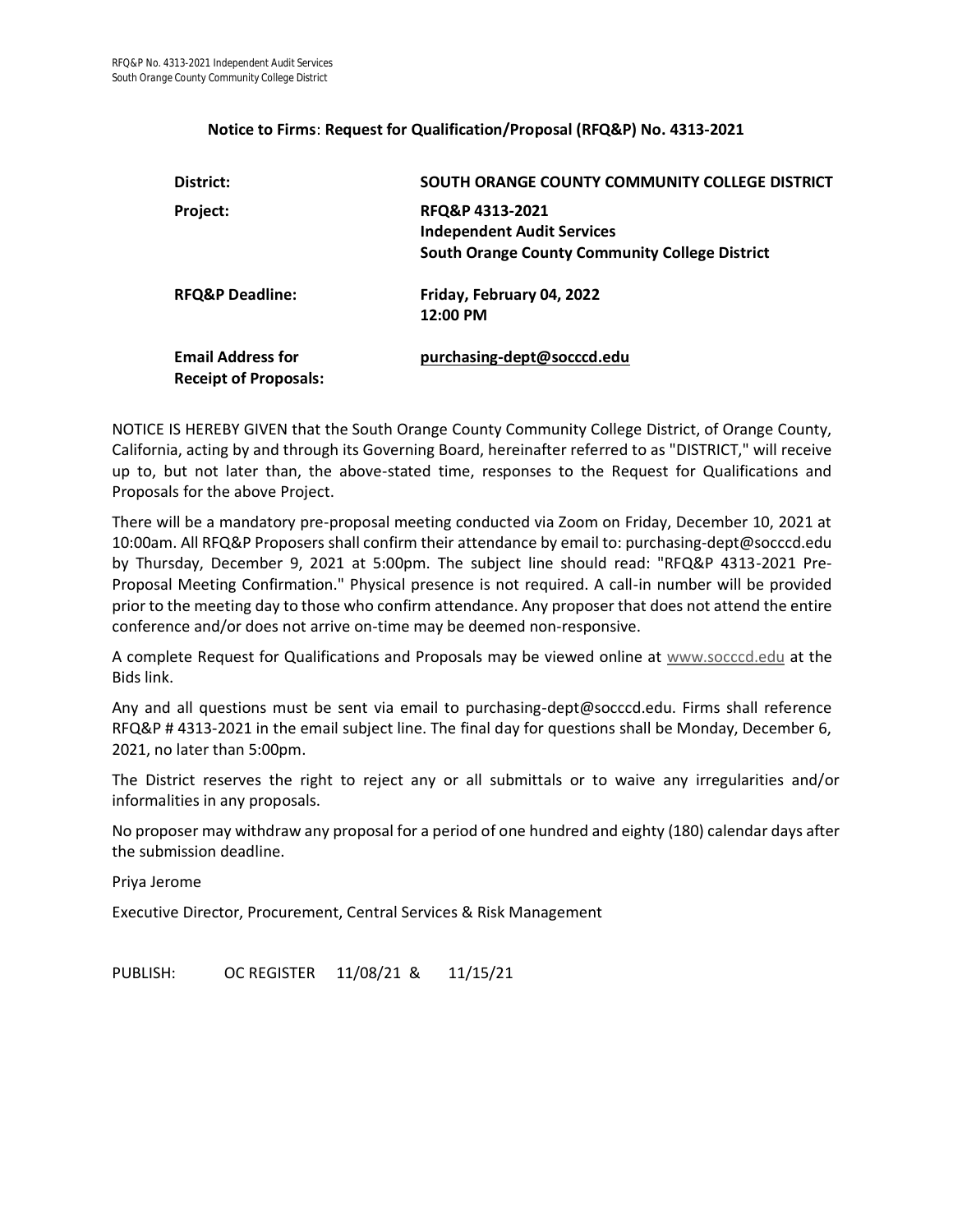## **RFQ&P No. 4313-2021 Independent Audit Services**

### **SCHEDULE**

| Date of Issue / Document Available    | 11/8/2021                                 |
|---------------------------------------|-------------------------------------------|
| <b>Advertisement Dates</b>            | 11/08/21                                  |
|                                       | 11/15/21                                  |
| Publication                           | <b>OC Register</b>                        |
| Requests for Information (RFI)        | 12/6/2021                                 |
| <b>Mandatory Pre-Proposal Meeting</b> | 12/10/2021                                |
|                                       | 10:00 AM                                  |
| District Responds to RFI's            | 12/17/2021                                |
|                                       | End of Day                                |
| <b>Proposal Due Date:</b>             | Friday, February 04, 2022                 |
|                                       |                                           |
|                                       | 12:00 PM                                  |
| Interview/Presentations (if needed)   | February 22, 2022                         |
|                                       | Zoom conference call information will be  |
|                                       | sent to shortlisted firms.                |
| Contract Negotiations (if needed)     | February 23 - March 2, 2022               |
|                                       | All negotiations will take place via Zoom |
|                                       | conference calls.                         |
| <b>Anticipated Governing</b>          | March 28, 2022                            |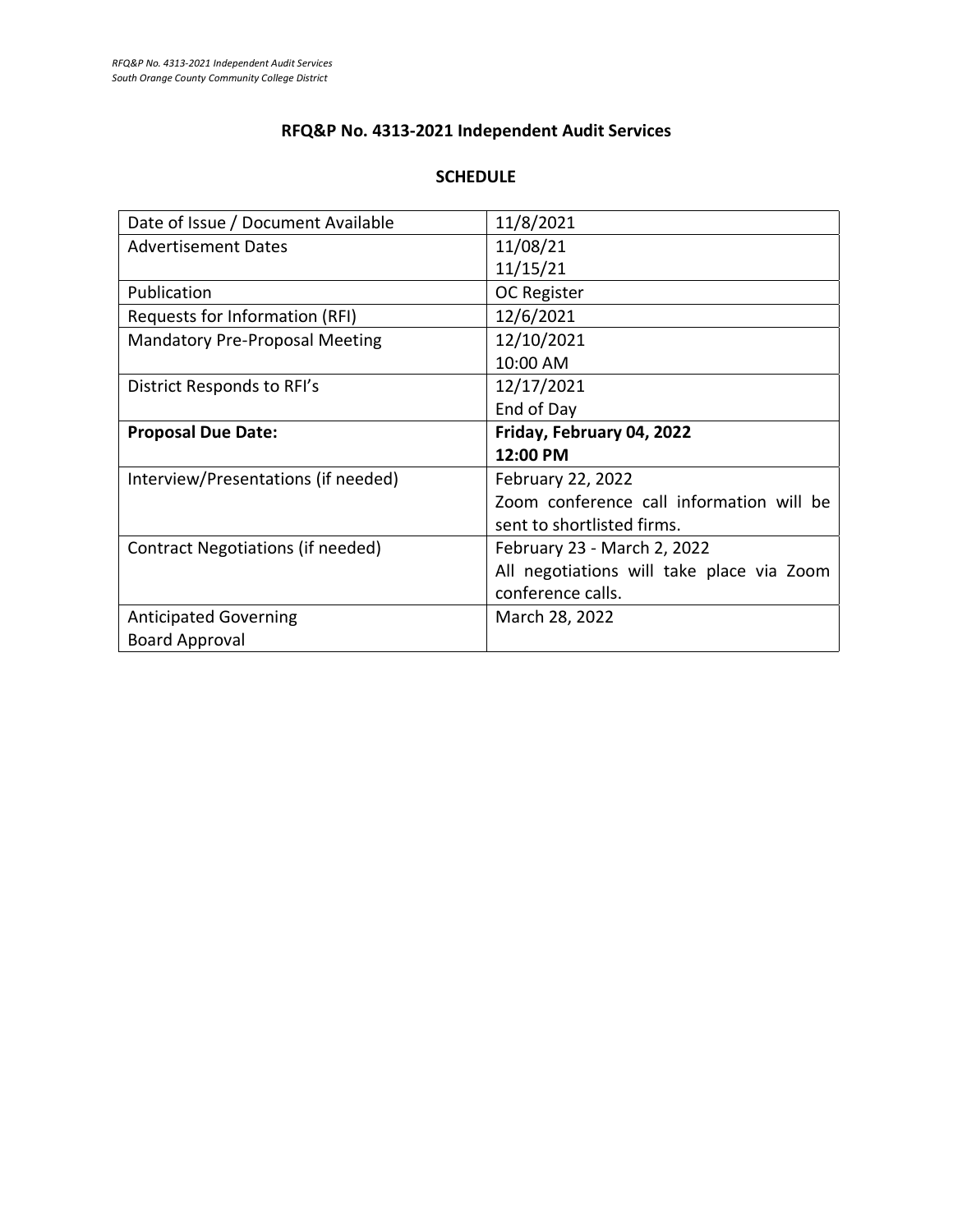## **1. DISTRICT OVERVIEW**

South Orange County Community District encompasses 382 square miles in South Orange County serving over 909,000 residents in 26 communities. We know that higher education is directly linked to quality of life and economic vitality. We have helped generations of families achieve their educational and career goals since 1967.

This multi-college district is comprised of Saddleback College in the City of Mission Viejo (1967) and Irvine Valley College in the City of Irvine (1985), with a satellite location in the City of Tustin known as the Advanced Technology Education Park (2007).

The District is governed by a seven-member elected Board of Trustees and the District's chief executive officer is the Chancellor.

District Services provides centralized administrative services to our two colleges including: Chancellor and Trustee Services, Business Services, Technology and Learning Services, and Human Resources. These departments provide accounting, benefits, facilities planning, fiscal services, human resources, information technology, institutional research and planning, payroll, public affairs, procurement, contracting, risk management, and warehouse/mailroom services to our district.

The District continually assesses the effectiveness of its services through district-wide surveys, shared governance committees and task forces that are established to accomplish specific projects. Strategic planning is an essential tool for guiding our direction and assuring compliance with accreditation standards.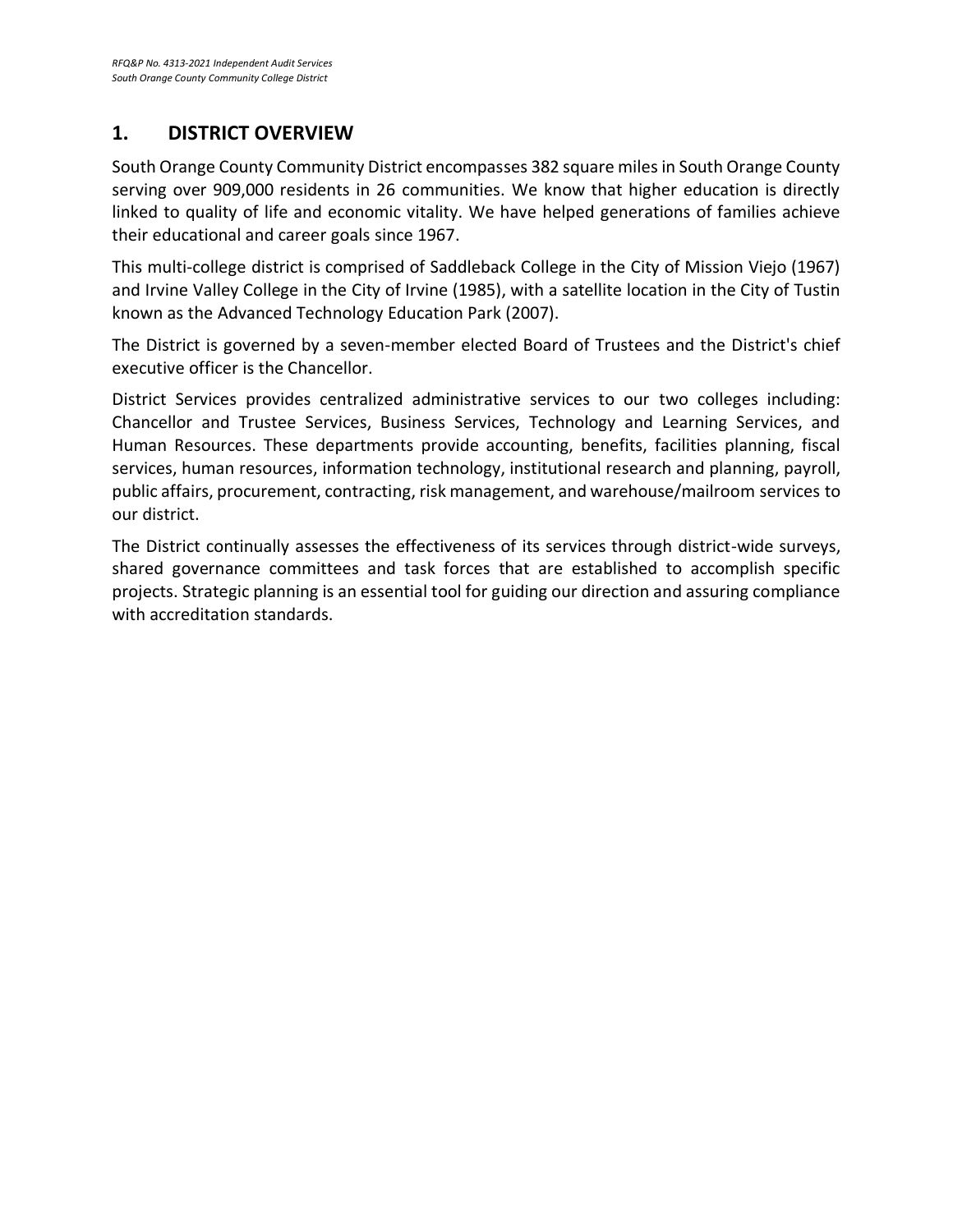## **2. INSTRUCTIONS, INFORMATION AND GENERAL CONDITIONS**

#### **PURPOSE OF RFQ&P**

South Orange County Community College District (SOCCCD) is seeking to retain qualified firms to provide Independent Audit Services. The entirety of this RFQ&P sets forth the District's requirements in detail. All responses should be submitted in accordance with the terms and conditions contained in the foregoing document.

#### **DEFINITION OF TERMS**

- The designation of District refers to the South Orange County Community College District, a political subdivision of the State of California.
- The term "**Proposers"** refers to Firms that elect to submit proposals for Independent Audit Services.
- The terms **"Contract"** and **"Agreement"** shall be used interchangeably within this document.
- Throughout this document, the term "**District"** shall be used to designate the rights and responsibilities of the South Orange County Community College District.
- The term "**District-wide**" represents District Services (DS), Irvine Valley College (IVC), Saddleback Community College (SC), and the Advanced Technology Education Park (ATEP).
- The term "**Proposer"** shall be used to designate the rights and responsibilities of the successful firm responding to this RFQ&P.

#### **PROPOSAL QUESTIONS**

All questions regarding this RFQ&P should be sent, via e-mail to Priya Jerome at purchasingdept@socccd.edu.

Questions will only be accepted until 12/6/2021 no later than 5:00 PM. The e-mail subject line should read: "Your company name/Questions regarding RFQ&P No. 4313-2021." No direct responses will be sent to the company/firm asking the question. Questions will be answered in the form of an **Addendum** and sent to all potential respondents on/about 5:00PM on 12/17/2021. All addendums to this RFQ&P will be posted on the District's web site.

#### **PROPOSAL SUBMISSION**

It shall be the responsibility of the Proposer to ensure that Proposals are received via email submission as follows:

#### Email Submission:

Proposals are to be submitted, via e-mail, to the Purchasing Department no later than **12:00 PM** on Friday, February 04, 2022. Submit Proposal to: [purchasing-dept@socccd.edu](mailto:purchasing-dept@socccd.edu) The Proposal must be emailed to the address above as an attachment in Word or PDF format and not exceed file size of 10MB. Proposals with documents exceeding 10MB in size should be saved to a smaller file size or split up and sent as separate emails. Subject line of e-mail containing submitted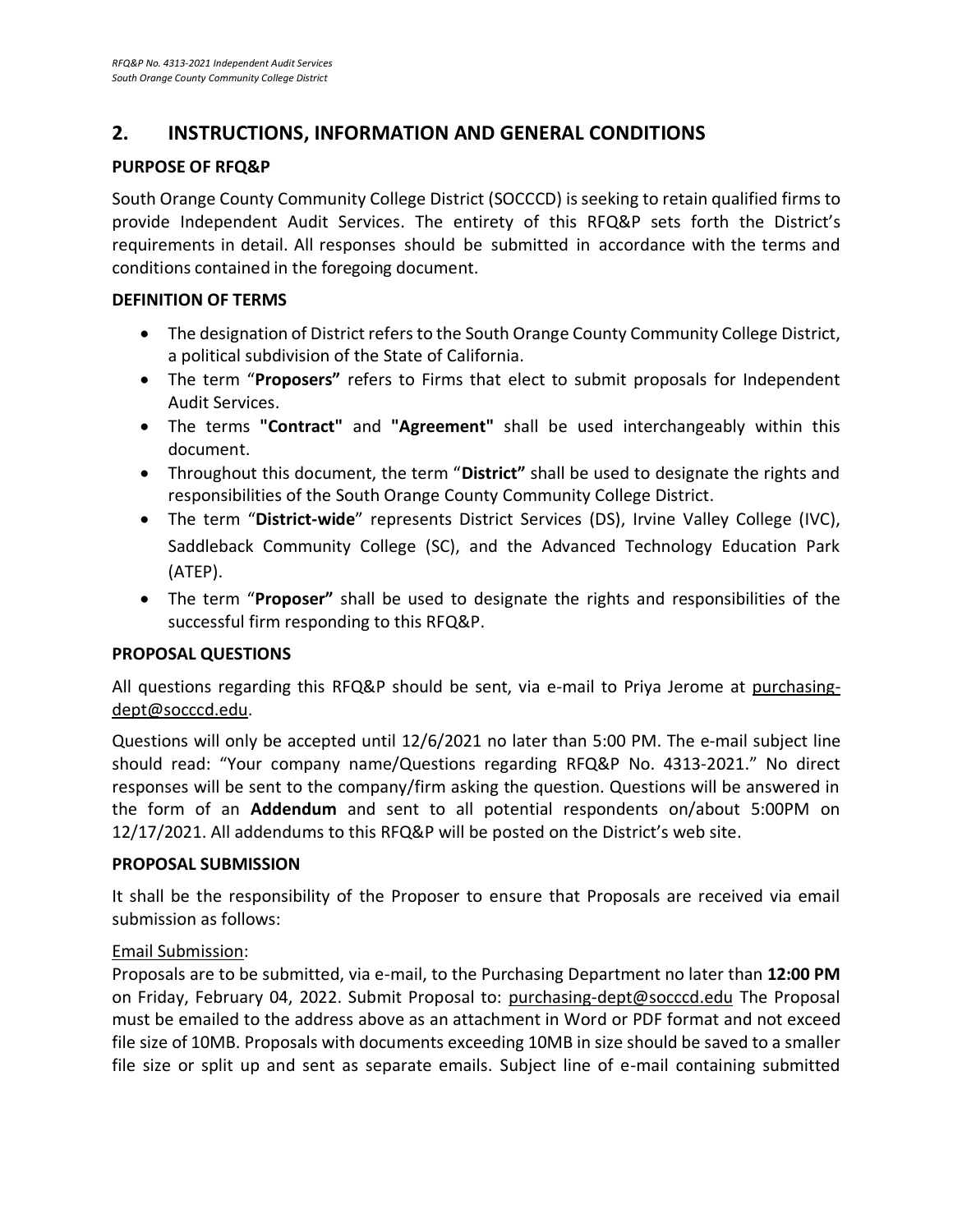proposal should include and read "name of your company/submittal for RFQ&P No. 4313-2021 ("Email 1 of XX" if more than one)."

Proposals submitted in response are to be labeled Form A, B, C etc. and be in the following order:

- 1. **Letter of Interest and Approach** PROPOSAL FORM A
- 2. **Personnel and Staffing Resources** PROPOSAL FORM B
- 3. **Related Experience and Methodology** PROPOSAL FORM C
- 4. **Fee and Rate Proposal** PROPOSAL FORM D
- 5. **General Terms and Conditions** PROPOSAL FORM E
- 6. **References** –PROPOSAL FORM F
- 7. **Addenda Acknowledgement** PROPOSAL FORM G
- 8. **Appendices**
	- A. Non-Collusion Declaration
	- B. Equal Opportunity Affirmative Action Statement
	- C. Firm's Certification Regarding Worker's Compensation
	- D. Firm's Certification Regarding Certified Public Accountant Requirements
	- E. Sample Agreement
	- F. Submission Checklist

Oral, telephone, facsimile (fax machine) proposals **will not** be accepted.

#### **RIGHT TO REJECT**

This RFQ&P does not constitute a commitment by the District to award a contract. The District reserves the right to waive any irregularities and/or informalities and to reject any or all proposals and/or to cancel the Request for Qualifications & Proposals. The District expressly reserves the right to postpone the proposal opening date for its own convenience. The award shall be made on the proposal(s) that serve(s) the best interest of the District and will not be evaluated solely on a monetary basis; however, proposers are encouraged to submit their best prices in their proposals. Award will be based on proposer's qualification and best fit as deemed by the District. No contract award shall exist until executed and approved by the District's Governing Board.

#### **MODIFICATIONS TO PROPOSALS**

The proposal may be modified after its submission by written notice to the District of withdrawal and resubmission before the date and time specified for receipt of proposals. Modification will not be considered if offered in any other manner. No modifications will be allowed after the RFQ&P due date and time has passed.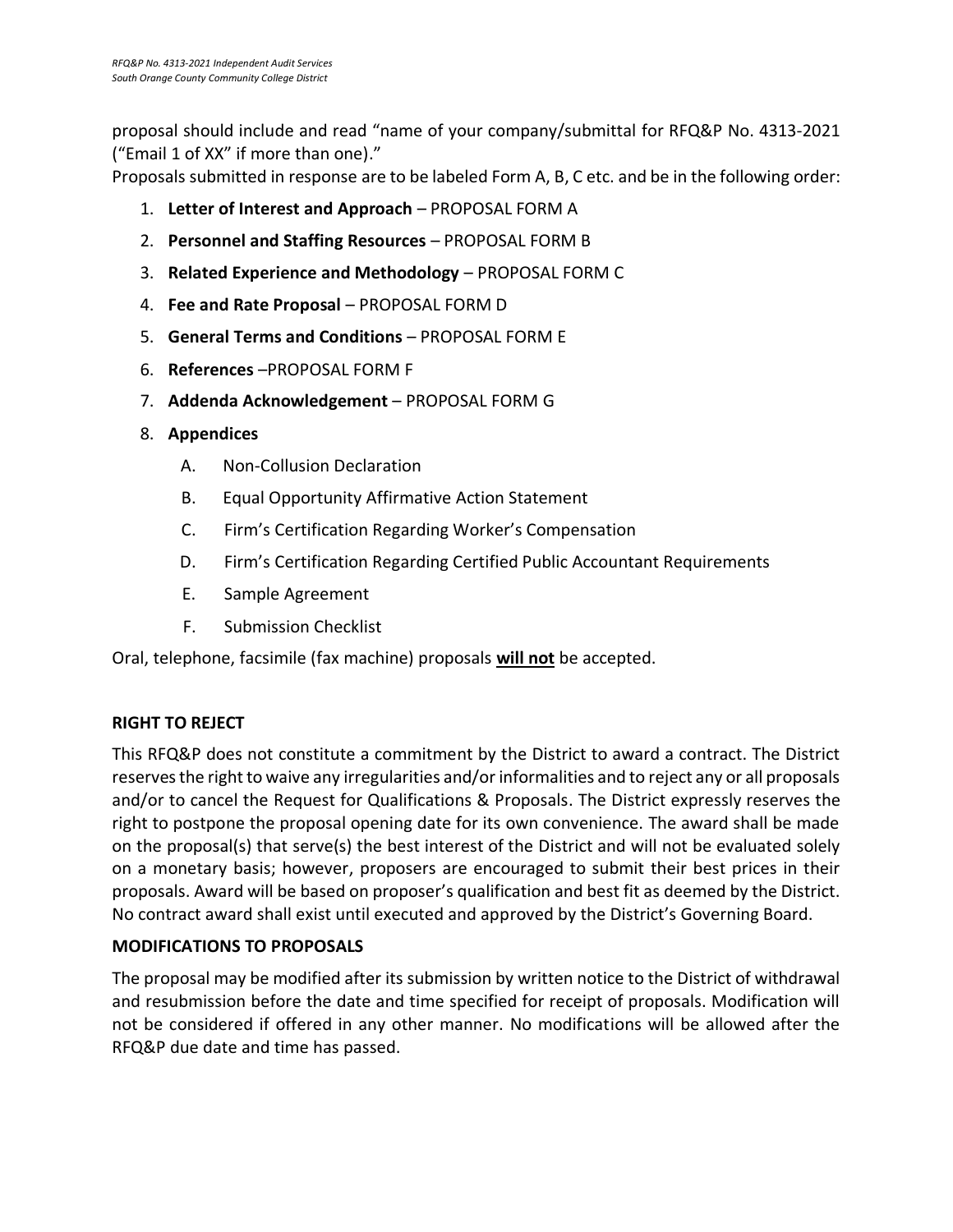#### **PUBLIC RECORDS**

All materials submitted in response to the RFQ&P are deemed property of the District upon submission to the District. Responses to the RFQ&P and other materials submitted in connection therewith shall be deemed "public records" except for those marked or noted by a Respondent as "trade secrets" (as that term is defined and used in Civil Code §3426.1), "confidential" or "proprietary". Financial statements are not subject to disclosure under the Public Records Act. The foregoing notwithstanding, the District may reject for non-responsiveness a Response to the RFQ&P which indiscriminately notes that the Response or portions thereof are "Trade Secret", "Confidential", or "Proprietary" and exempt from disclosure as a public record. Notwithstanding the designation of materials submitted in response to the RFQ&P as "public records" such materials shall not be subject to disclosure under the Public Records Act until after the District has issued a recommendation for award of the Independent Audit Services Agreement. The District is not liable or responsible for the disclosure of RFQ&P Responses, or portions thereof, deemed to be public records, including those records exempt from disclosure if disclosure is required by law, by an order of a court of competent jurisdiction, or which occurs through inadvertence, mistake, or negligence on the part of the District or its agents or representatives. If the District is required to defend or otherwise respond to any action or proceeding wherein request is made for the disclosure of the contents of any portion of a RFQ&P Response deemed exempt from disclosure hereunder, by submitting a RFQ&P Response, each Respondent agrees to defend, indemnify, and hold harmless the District in any action or proceeding from and against any liability, including without limitation attorneys' fees arising therefrom. The party submitting materials sought by any other party shall be solely responsible for the cost and defense in any action or proceeding seeking to compel disclosure of such materials; the District's sole involvement in any such action shall be that of a disinterested stakeholder, retaining the requested materials until otherwise ordered by a court of competent jurisdiction.

#### **ORDINANCES, LAWS AND REGULATIONS**

The Proposer shall comply with all ordinances, laws, and regulations pertaining to the operation contemplated hereby, including, but not limited to, the California Workers' Compensation Act, the Federal Equal Employment Opportunities Act, and the Americans with Disabilities Act. The Proposer shall apply for, obtain, and maintain in force all permits and licenses required by the various agencies of Federal, State, and local government having jurisdiction over the Proposer operations. All operations and materials shall be in accordance with all applicable Federal, State, County and City laws, statutes, and requirements.

#### **WITHDRAWAL OF PROPOSALS**

Any Proposer may withdraw their proposal by written request via e-mail to purchasingdept@socccd.edu at any time **prior** to the deadline set for receipt of proposals. The subject line of the e-mail should include and read: "Your Company Name/Withdrawal of RFQ&P No. 4313- 2021." No proposal may be withdrawn or modified after that deadline. Withdrawn proposals may be resubmitted up to the time designated for the receipt of proposals provided that they are then fully in conformance with the general terms and conditions of the RFQ&P.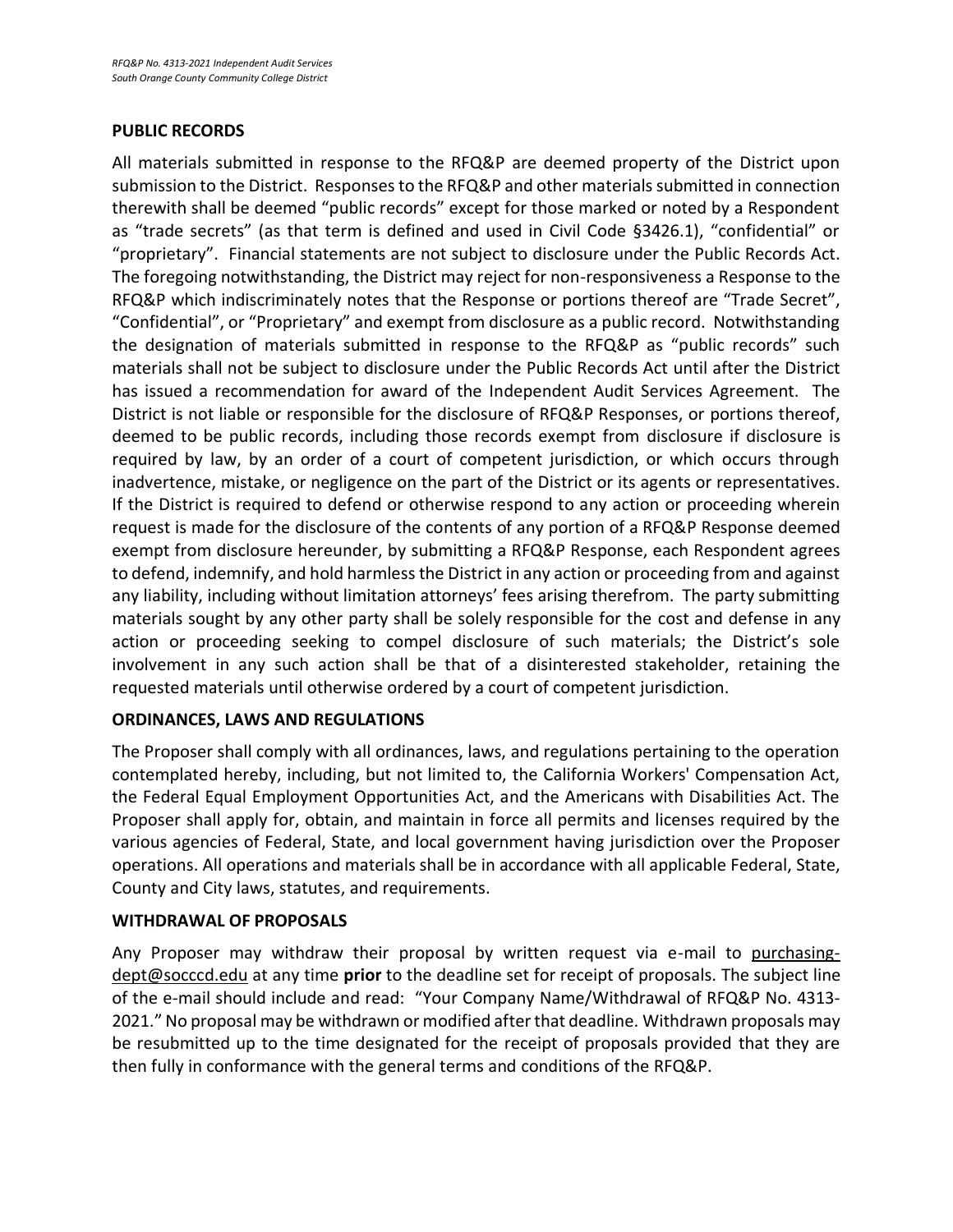#### **IRREVOCABLE OFFER**

Proposals shall be considered irrevocable offers for a period of one hundred and eighty (180) days from the date of receipt and may not be withdrawn during this period without consent of the District.

#### **COST OF PREPARING PROPOSALS**

Any and all costs associated with the preparation of responses to this RFQ&P, including site visits, oral presentations and any other costs shall be entirely the responsibility of the Proposer and shall not be reimbursable in any manner by the District.

#### **COMPLETION OF PROPOSALS**

Proposals shall be completed in all respects as required by the instructions herein. A proposal may be rejected if it is conditional or incomplete, or if it contains alterations of form or other irregularities of any kind. A proposal will be rejected if, in the opinion of the District, the information contained therein was intended to erroneously and fallaciously mislead the District in the evaluation of the proposal. Proposers are required to follow and adhere to the format as prescribed in this RFQ&P.

#### **EXAMINATION OF CONTRACT DOCUMENTS**

Proposers shall thoroughly examine the contents of this RFQ&P. The failure or omission of any Proposer to receive or examine any contract document, form, instrument, addendum, or other document shall in no way relieve the firm from obligations with respect to this RFQ&P or to the contract to be awarded. The submission of a proposal shall be taken as prima facie evidence of compliance with this section.

If any ambiguity, conflict, discrepancy, omission, or other errors in the RFQ&P is discovered, then the Proposer shall notify the District of the error in writing and request modification or clarification of the document through the timelines and process identified in the Proposal Questions / Requests for Information (RFI) section of this RFQ&P. All requests for clarifications shall be sent to the attention of the Executive Director of Procurement, Central Services, and Risk Management by email a[t purchasing-dept@socccd.edu.](mailto:purchasing-dept@socccd.edu)

#### **ERROR IN PROPOSAL**

Proposer shall be bound by the terms and conditions of the proposal. However, if material errors are found in a proposal, the District may notify the Proposer that the submitted proposal requires correction of the errors. The District reserves the right to request additional information and/or clarification to allow corrections of errors or omissions.

#### **PROPOSER'S CONTINUING OBLIGATION**

Each Proposer is under a continuing obligation, commencing upon submission of its RFQ/P Response, to immediately notify the District, in writing, if it learns that any of the following have occurred: (i) any statement made in any portion of its RFQ/P Response was false, misleading, or omits material facts rendering any statement in its RFQ/P Response to be false or misleading; (ii) circumstances have occurred since the Proposer submitted its RFQ/P Response that, if they had occurred prior to the date that the Proposer submitted its RFQ/P Response, would have required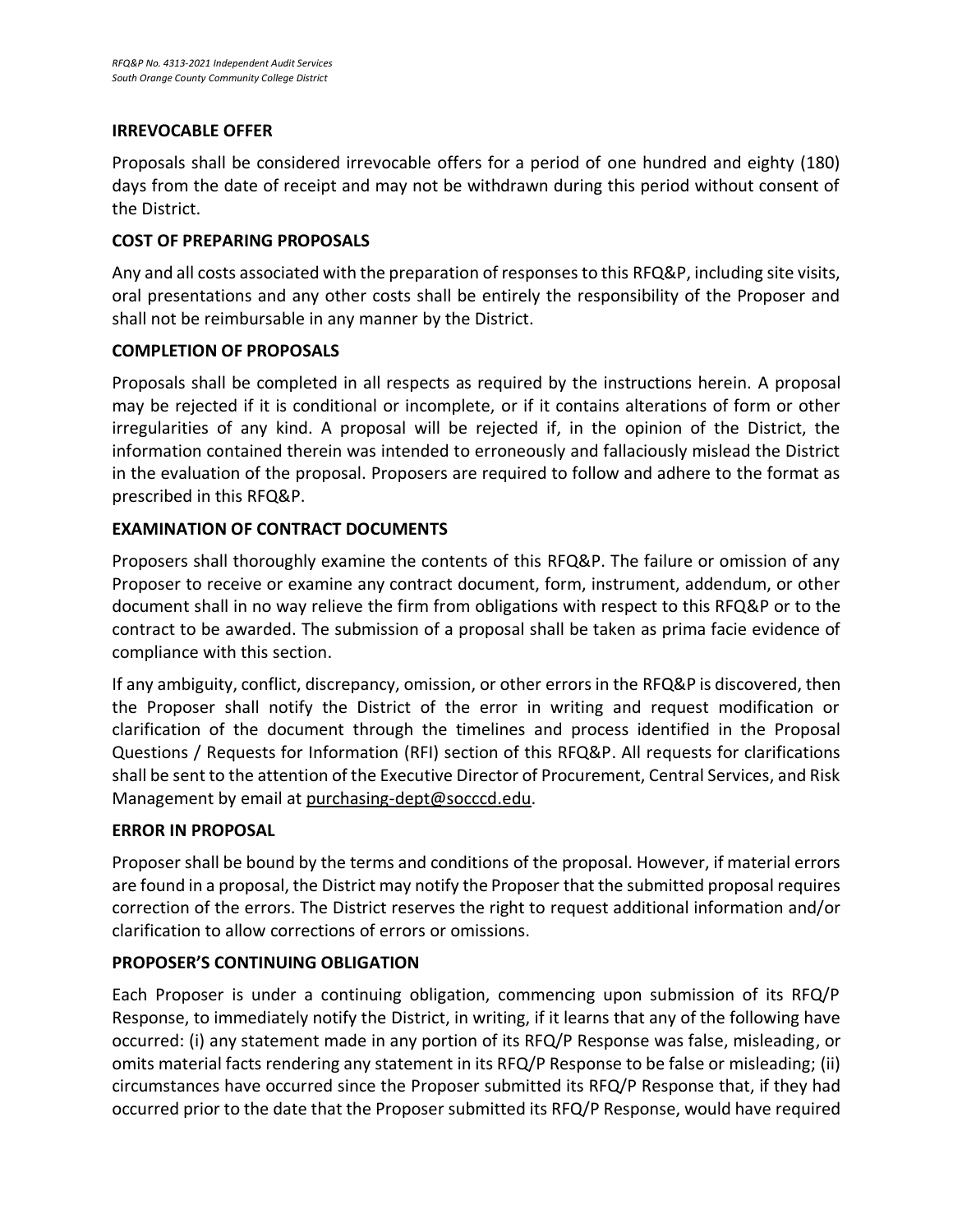the disclosure of such circumstances; or (iii) the Proposer has undergone a change in ownership in which ownership of fifty percent (50%) of more of its stock, ownership equity, or assets has changed.

### **NO DISTRICT WARRANTY**

Proposers are solely responsible for confirmation of the suitability of any information provided by the District relating to this RFQ&P, including, estimates of costs, statements of needs or requirements, projections, and budgets. The District does not warrant the accuracy, sufficiency or completeness of such information.

#### **INTERVIEWS**

The District intends to interview firms and has scheduled interviews on February 22, 2022 to be conducted via a Zoom conference call. Oral presentations will be evaluated and may be subjected to the selection criteria. The District requires the mandatory presence of the designated representatives identified in the proposals as being the ones who will be assigned to the District be present and prepared to respond to District inquiries. The decision to hold interviews and the scope or any limitations thereof shall be at the discretion of the District.

### **AWARD WITHOUT DISCUSSION**

The District reserves the right to make an award without further discussion of the proposals received. Therefore, it is critical that all proposals submitted shall be in the most favorable terms possible, both economically and technically.

#### **CONTRACT COMMENCEMENT/TERM**

It is the intent of the District to commence the resulting contract as soon as possible. Performance period for this contract is anticipated to be from March 29, 2022 through February, March 27, 2027. The term shall not exceed five (5) years. After award, contract is subject to cancellation with 30-days written notice by either party.

#### **INDEPENDENT CONTRACTOR STATUS**

It is expressly understood that the firm named in any contract entered into by the District is acting as an "independent contractor" and not as an agent or employee of the District.

#### **DISTRICT MODIFICATIONS TO PROPOSALS**

Any interpretation, modifications, correction, or change of this RFQ&P will be made by written Addendum and will be issued by the District and shall become part of the RFQ&P. Interpretations, corrections, or changes of this RFQ&P made in any other manner will not be binding, and Proposers shall not rely upon such interpretations, corrections, and changes. All Addenda issued to this RFQ&P will be posted to the District web site at [www.socccd.edu](http://www.socccd.edu/) on the bids link. Addenda will also be e-mailed to all that are known to have received a copy of the RFQ&P. **Since failure to acknowledge any Addendum(s) may be cause for rejection, Proposers must return the addendum-completed acknowledgment(s) prior to or with the proposal. See Proposal Form G.**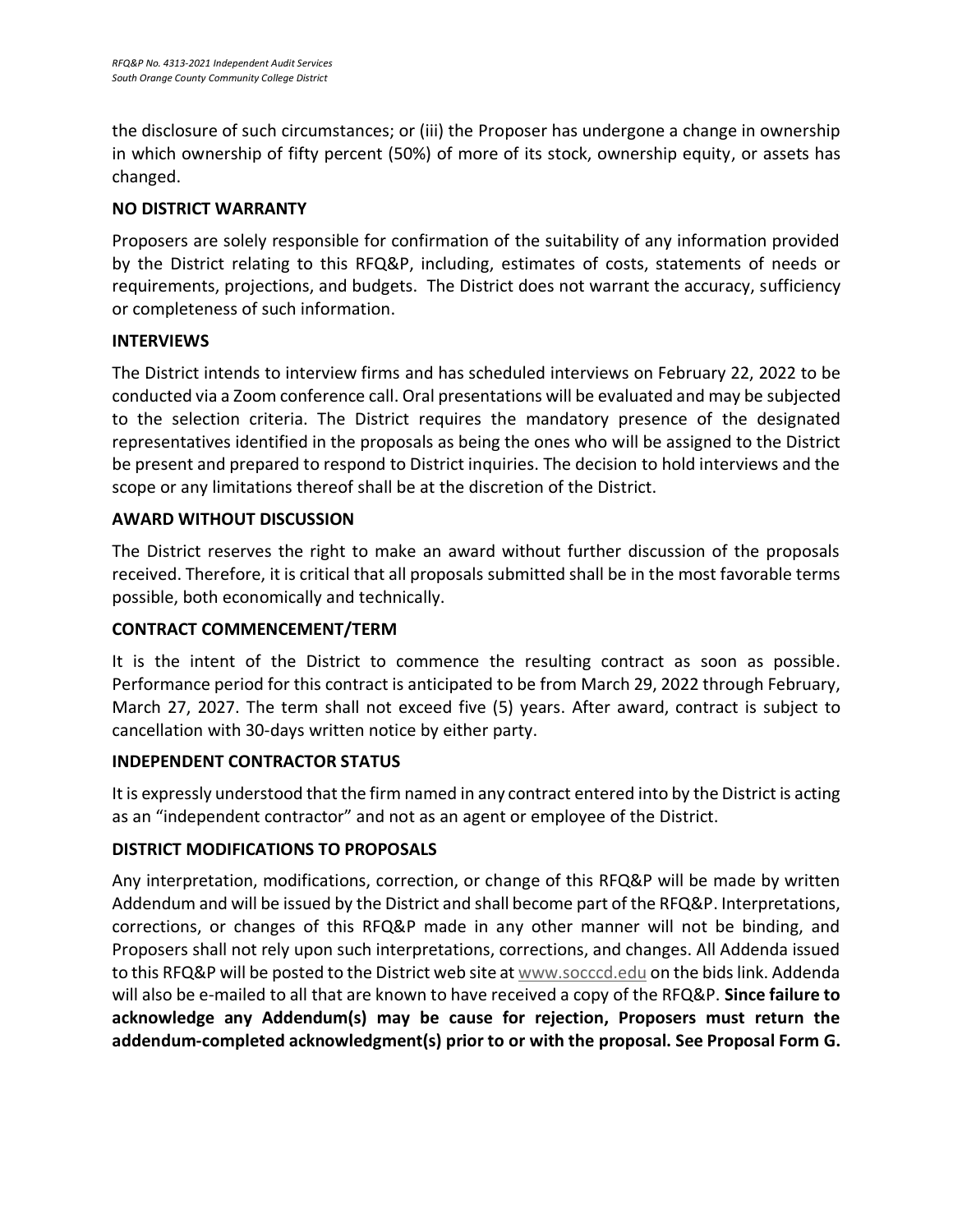#### **NEGOTIATION**

District reserves the right to negotiate the final pricing and all other terms and conditions before award of contract.

#### **AWARD OF CONTRACT**

It is anticipated that a contract will be awarded by the Board of Trustees at a regularly scheduled meeting on March 28, 2022. The award will be made to the responsive and responsible firm judged to offer the most advantages and deemed the best fit for the District. At the time of the formal award, the apparent successful firm shall have agreed to contract terms representing the understandings between the parties as to terms and conditions which will govern the relationship of District and Proposer and the obligation of each party for performance of the Agreement.

#### **FINAL CONTRACT**

The following documents are considered part of the final Agreement, in order of precedence:

- A. The final Agreement between the District and the Proposer;
- B. This RFQ&P as originally released, with Appendices and any addenda released prior to proposal opening.
- C. The Proposer's proposal in total, including all addenda and attachments;

All of the above documents are intended to cooperate and be complementary; provided further, however, that in the event of a conflict between the final Agreement and the provisions set forth in the above referenced documents and/or any other attachments or exhibits thereto (referred to as "referenced documents" for the purposes of this section), the Agreement shall control, unless the provisions set forth in any of the above "referenced documents" to this Agreement provide the District with greater benefits or more expansive services in which case such provisions set forth in any "referenced documents" shall compliment the terms of the Agreement. The intention of the documents is to include all labor, materials, equipment and transportation necessary for the proper delivery of all services called for in any contract which may arise as a result of this RFQ&P.

#### **NON-COLLUSION DECLARATION**

Declarations are required to be completed by the Proposer declaring that the proposal is in all respects fair and without collusion or fraud. Please see Appendix A.

#### **EQUAL OPPORTUNITY AFFIRMATIVE ACTION STATEMENT**

Proposer must accept and sign the Equal Opportunity and Affirmative Action Statement set forth in Appendix B.

#### **PROHIBITED INTEREST**

No official of the District who is authorized in such capacity and on behalf of the District to take part in negotiations or to make, accept, or approve this contract, shall have direct or indirect financial interest in the award or any part thereof. Proposer shall receive no compensation hereunder should bidder aid, abet, or knowingly participate in violation of this article or breach or violation of this article, the District shall have the right to terminate the contract either in part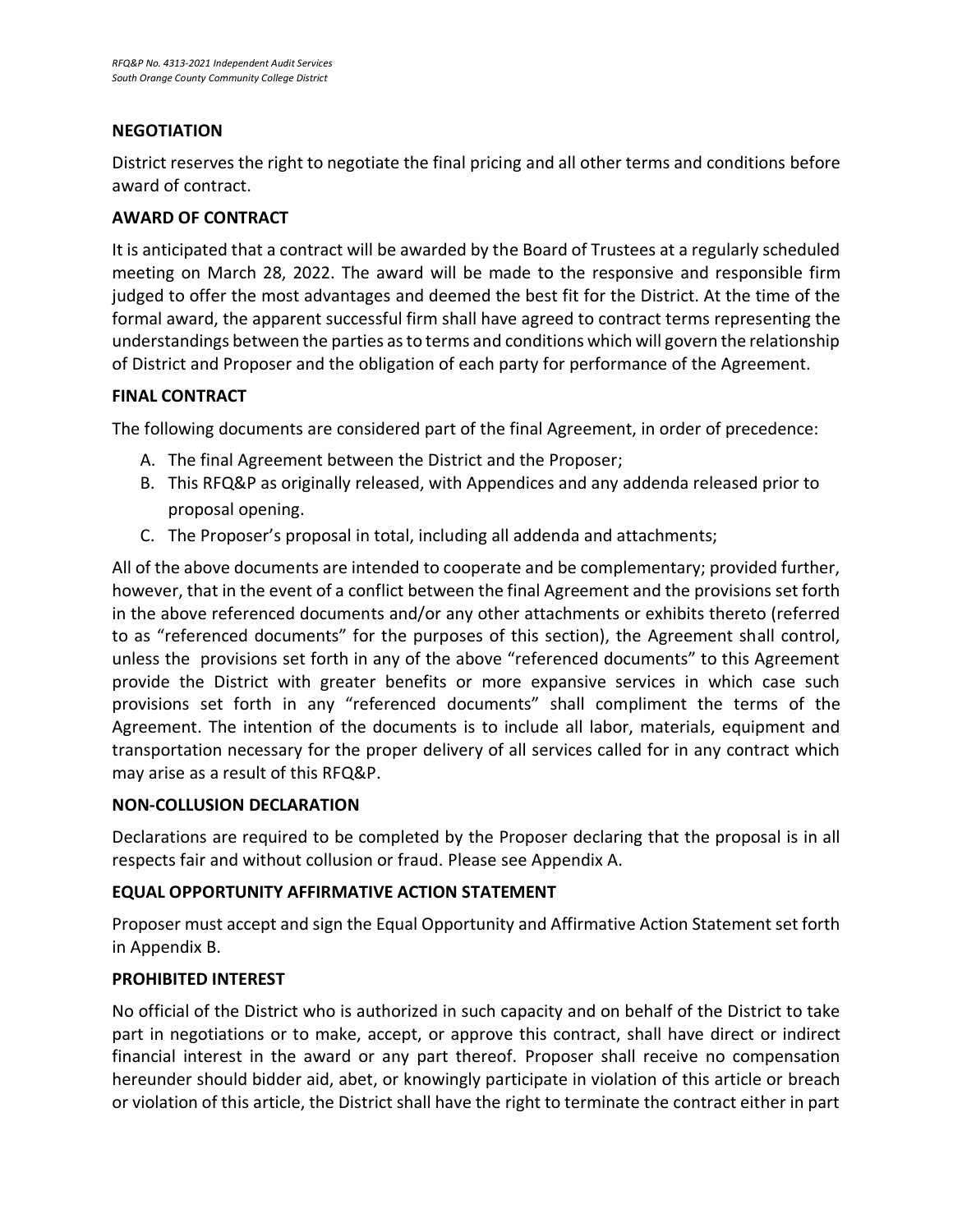or in whole and any loss or damage sustained by the District in procuring the services on the open market which the Proposer agreed to perform, shall be borne and paid for by the Proposer.

### **QUALITY OF WORK**

The Proposer shall be responsible for the performance of all work as specified herein and shall guarantee that work will meet or exceed the specifications as set forth herein. If it is determined by the District that such services and/or materials do not meet requirements of the District, the Proposer shall be required to correct the same at their own expense.

### **QUALITY OF PERSONNEL ASSIGNED TO THE WORK**

The Proposer shall not employ on this account any unfit person or anyone not skilled in the work assigned to them and shall devote only its best qualified personnel to work under this contract. Should the District deem anyone employed under any contract which may arise as a result of this RFQ&P to be incompetent or unfit to perform their duties and so inform the Proposer, the Proposer shall immediately remove such person from this work and such individual shall not again, without prior written permission of the District, be assigned to work under this contract.

### **PROPOSER CONDUCT**

During the RFQ&P window (from release of this RFQ&P to final award), proposer is not permitted to contact any District employees, members of the evaluation committee, members of the Board of Trustees, or any consultant or professional retained by the District for the purpose of providing the District advice or professional services relating to the RFQ&P unless at the request of the District's designated contact person (Priya Jerome, Executive Director of Procurement, Central Services, & Risk Management) or to fulfill pre-existing contractual obligations. No gratuities of any kind will be accepted, including meals, gifts, or trips. Violation of these conditions may constitute immediate disqualification.

#### **ACCESSIBILITY OF INFORMATION TECHNOLOGY**

Proposer hereby warrants that the Work to be provided under this Agreement complies with the accessibility requirements of Section 508 of the Rehabilitation Act of 1973, as amended (29 U.S.C §794d), and its implementing regulations set forth at Title 36, Code of Federal Regulations, Part 1194. Products covered under this provision include, without limitation, the following: software applications; operating systems; web-based intranet and internet information and applications; telecommunications products; video or multimedia products; self-contained closed products such as copiers; source codes and desktop and portable computers. Proposer agrees to respond promptly and resolve any complaints regarding accessibility of its products or services that are brought to its attention. Proposer further agrees to indemnify and hold harmless the District from and against any claim arising out of Proposer's failure to comply with these requirements. Proposer acknowledges that failure to comply with these requirements shall constitute a breach and be grounds for termination of this agreement or cancellation of the order.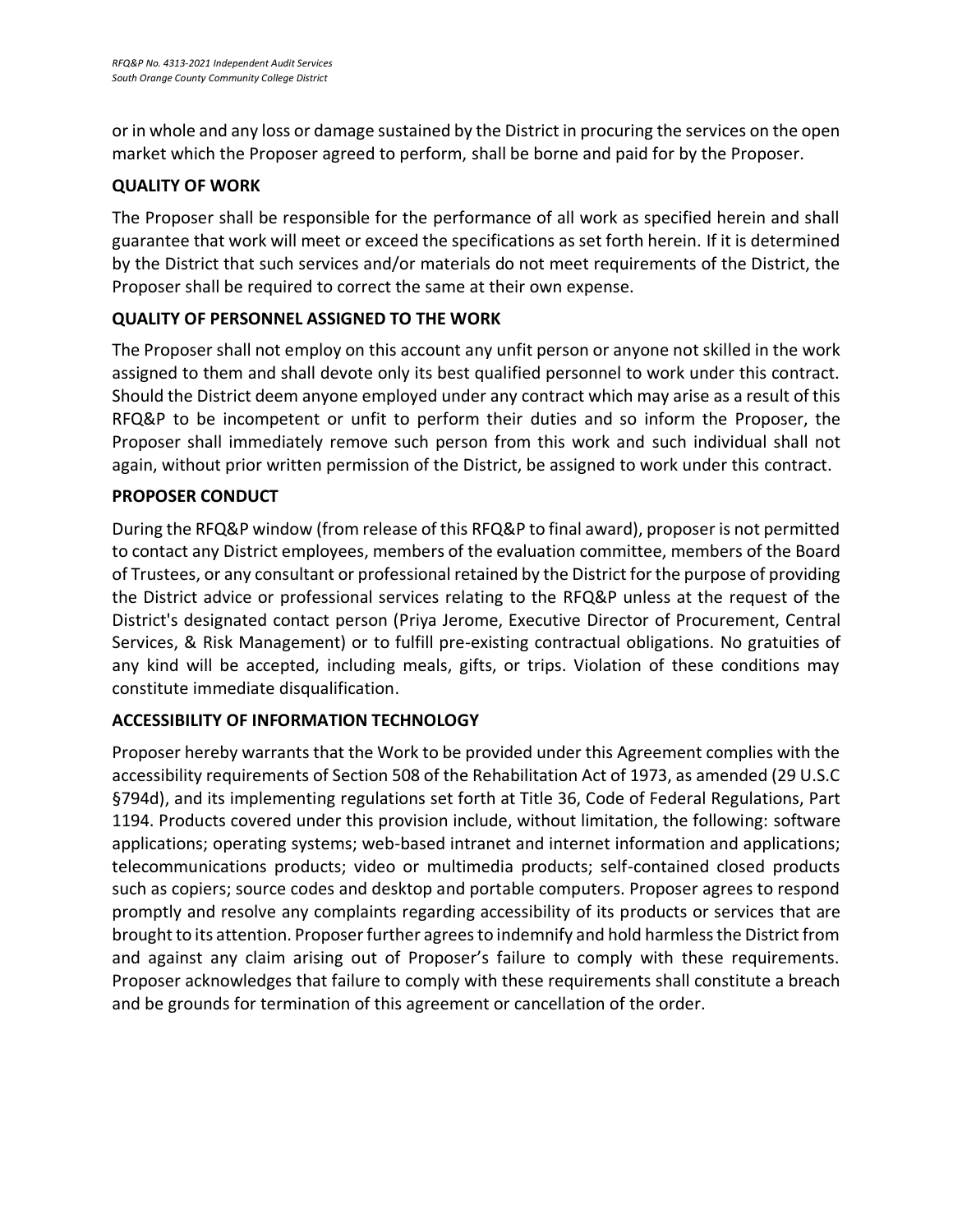## **3. EVALUATION OF PROPOSALS**

The proposals shall be primarily evaluated based upon qualifications of the firm and personnel, innovativeness, demonstrated knowledge, and estimated fees. Experience with California community college clients is desirable, but not absolutely required.

#### **Selection Process**

All proposals will be examined for merit and ranked by a screening committee according to quality and responsiveness. The top proposals will be placed on a short list of finalists and may be called for interviews. The interview process may include members from the District's leadership in addition to select members of the screening committee.

Team members giving the presentation shall consist of those who will actually direct, execute, and complete the project. The firm or firms selected as first choice will be notified and asked to negotiate final terms of the contract. Contracts will be forwarded to the Board of Trustees for approval and authorization to proceed.

#### **Content and Order of RFQ&P Response**

Firm's proposal should be concise and contain the proposal form and sections as identified below. RFQ&P responses submitted in formats other than those prescribed in this RFQ&P document may be rejected at the sole discretion of the District. All sections identified below must be included for the RFQ&P response to be considered complete and must be divided into tabbed sections.

| <b>Proposal Form</b> | <b>Section Title</b>               | <b>Points</b> |
|----------------------|------------------------------------|---------------|
|                      | Letter of Interest and Approach    | 10            |
|                      | Personnel and Staffing Resources   | 20            |
|                      | Related Experience and Methodology | 40            |
|                      | Fee and Rate Proposal              | 30            |
|                      | <b>Total</b>                       | 100           |

| <b>Interviews</b> | <b>Points</b> |
|-------------------|---------------|
|                   | 100           |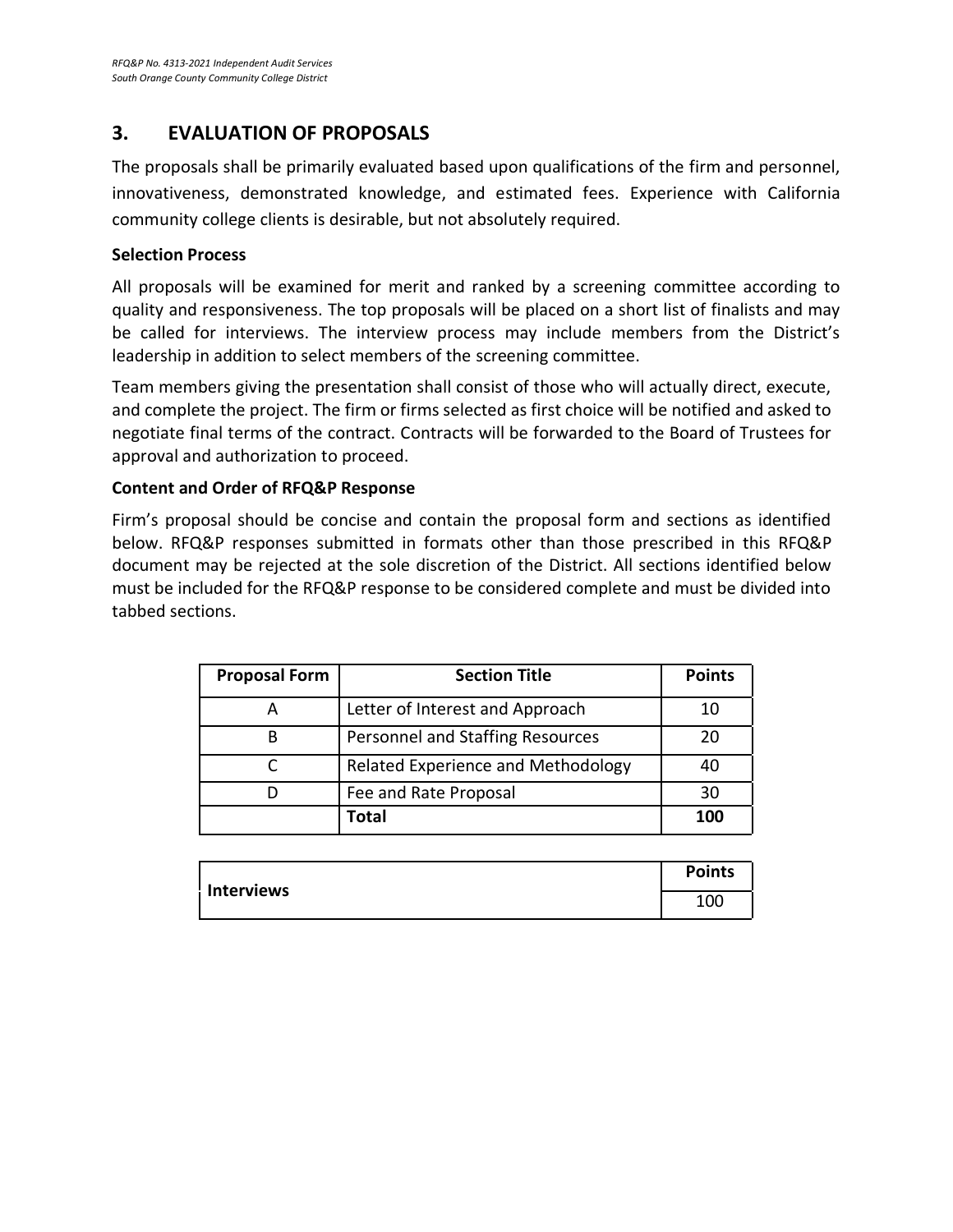## **4. SCOPE OF SERVICES – GENERAL INDEPENDENT AUDIT SERVICES**

Education Code, Section 84040, requires that community college districts provide for an annual audit of the books and accounts of the District and include all funds under the control or jurisdiction of the District. Thus, the scope of work shall be independent audit services of the general purpose financial statements, including all funds and Balance Sheet accounts, of the District.

The audit shall be conducted in accordance with generally accepted auditing standards, Governmental Auditing Standards issued by the Comptroller General of the United States and the provisions of Office of Management and Budget Circular A-133, "Audits of State and Local Governments, and Non-Profit Organizations", which involves obtaining an understanding of the internal control structure, including the control environment, the accounting system, and the control procedures established by management.

The District accounts for its financial transactions in accordance with the policies and procedures of the California Community Colleges Budget and Accounting Manual. Annual audits shall include reporting requirements prescribed by the California Community Colleges Contracted District Audit Manual, and shall conform to generally accepted auditing standards as specified in the Uniform Administrative Requirements, Cost Principles, and Audit Requirements for Federal Awards (Uniform Guidance).

The accounts of the District are organized based on funds or account groups, each of which is considered a separate accounting entity. The District maintains thirteen funds, including the General Fund (unrestricted and restricted), Community Education Funds for each college, Child Development Fund for Saddleback College, Capital Outlay Fund, Self-Insurance Fund, Retiree Benefit Fund, OPEB Trust Fund, Pension Stabilization Fund, Student Financial Aid Fund, Associated Student Government Funds for each college, and Student Representation Fee Fund. The operations of each fund are accounted for by providing a separate set of self-balancing accounts, which comprise its assets, liabilities, fund balance, income and expenditures. Bookstore and food service operations are contracted out with the revenue flowing to the General and Associated Student Government Funds for the colleges.

The basis of accounting generally requires the utilization of the modified accrual basis of accounting, wherein expenditures are recorded at the time of payment and income is recorded when received in cash, except for fiscal year-end when all goods and services received and revenue earned are accrued to reflect appropriate expenditures and income of the current year. This information will need to be converted to full accrual at year-end in accordance with GASB 34/35 for financial reporting purposes, and conform to any subsequent changes to reporting requirements as adopted by GASB during the term of the agreement.

Qualified employees are covered under contributory retirement plans maintained by agencies of the State of California State Teachers' Retirement System (STRS) for academic employees and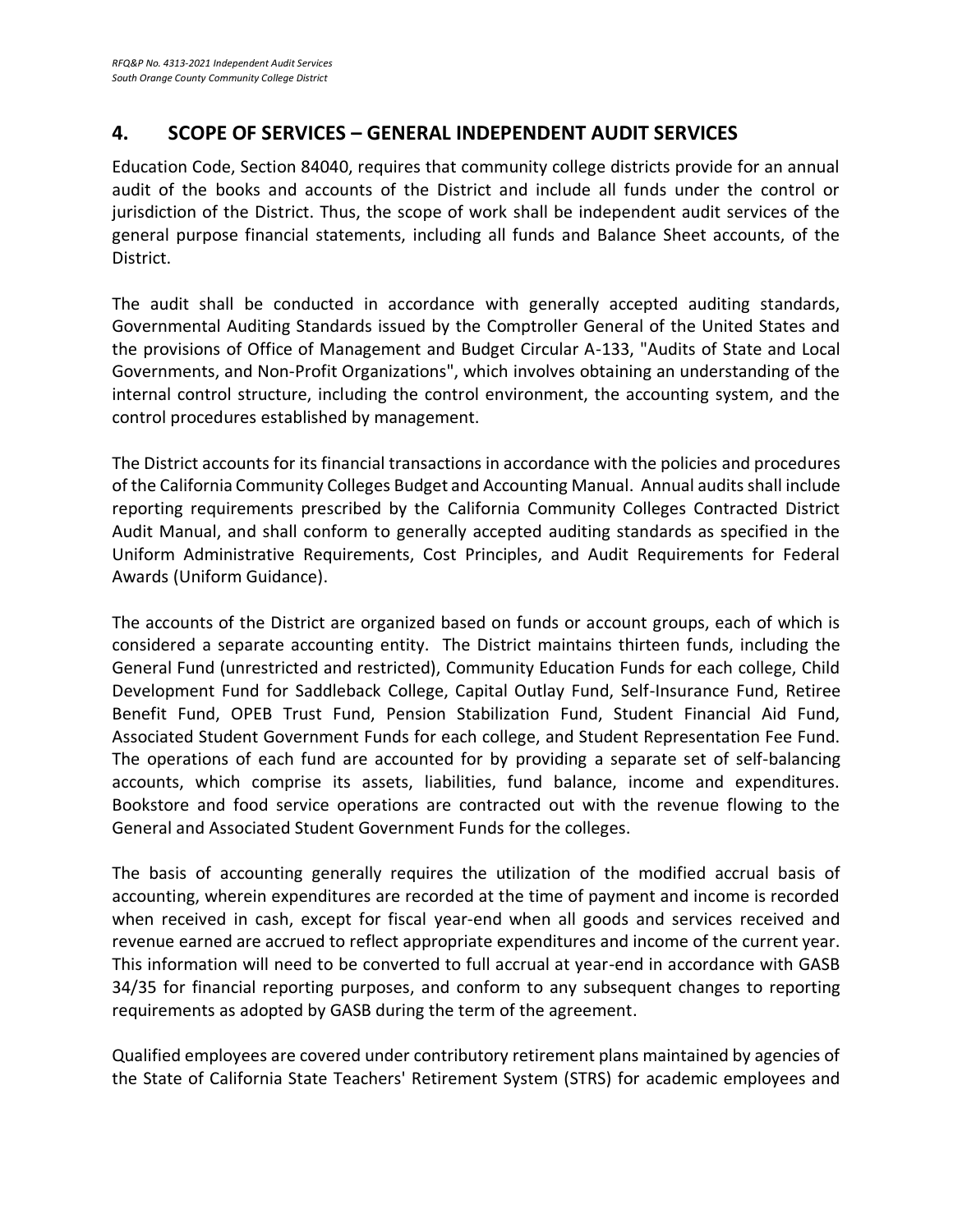Public Employees Retirement System (PERS) for classified employees. District contributions to these plans are currently paid or accrued based upon qualified employees' salaries.

The long-term portion of accumulated vacation and sick-leave benefits are not recorded as liabilities on the books of the District; the current portion of the vacation liability is accrued and reflected on the books of the District.

The District belongs to various Joint Power Authorities for workers' compensation insurance, property and liability insurance, and employee benefits. The risk pools are operated separately and are independently accountable for their fiscal matters.

The District maintains for all eligible employees and retirees, a GASB 43 & 45 compliant Irrevocable Trust for the specific purpose of holding funds in various long-term investments for future payment of various previously committed Other Post Employment Benefits (OPEB). The District also maintains a Pension Stabilization Trust established to pre-fund statutory increases to PERS and STRS.

The District is primarily financed by property taxes and enrollment fees; however, apportionments are received from the state for specially-funded projects and categorical programs. The District uses the services of the County of Orange for the assessment and collection of taxes. District taxes are collected at the same time and on the same tax rolls as are county, city, and special district taxes.

The District has a Board of Trustees Audit Sub-Committee comprised of three members of the Board of Trustees. It is the District's expectation for the audit firm to meet with the Audit Sub-Committee in the spring to kick-off the audit and to present a final draft of the District and related auxiliary organization audit reports to the Audit Sub-Committee annually at its October meeting.

#### **NATURE OF SERVICES REQUIRED**

- 1. Audit of the District's basic financial statements, federal and state compliance testing, and review of supplementary information.
	- a. Preparation of the accompanying notes to financial statements.
	- b. Provide assistance in preparing year-end adjustments needed for GASB compliant reporting format.
- 2. Provide general guidance on GASB Statements and California Community College accounting related issues.
- 3. Provide general guidance on FASB Statements and any other regulatory body applicable to the Foundations and ATEP Facilities Corporation.
- 4. Audit of and preparation of the Federal and State tax returns for the Irvine Valley College Foundation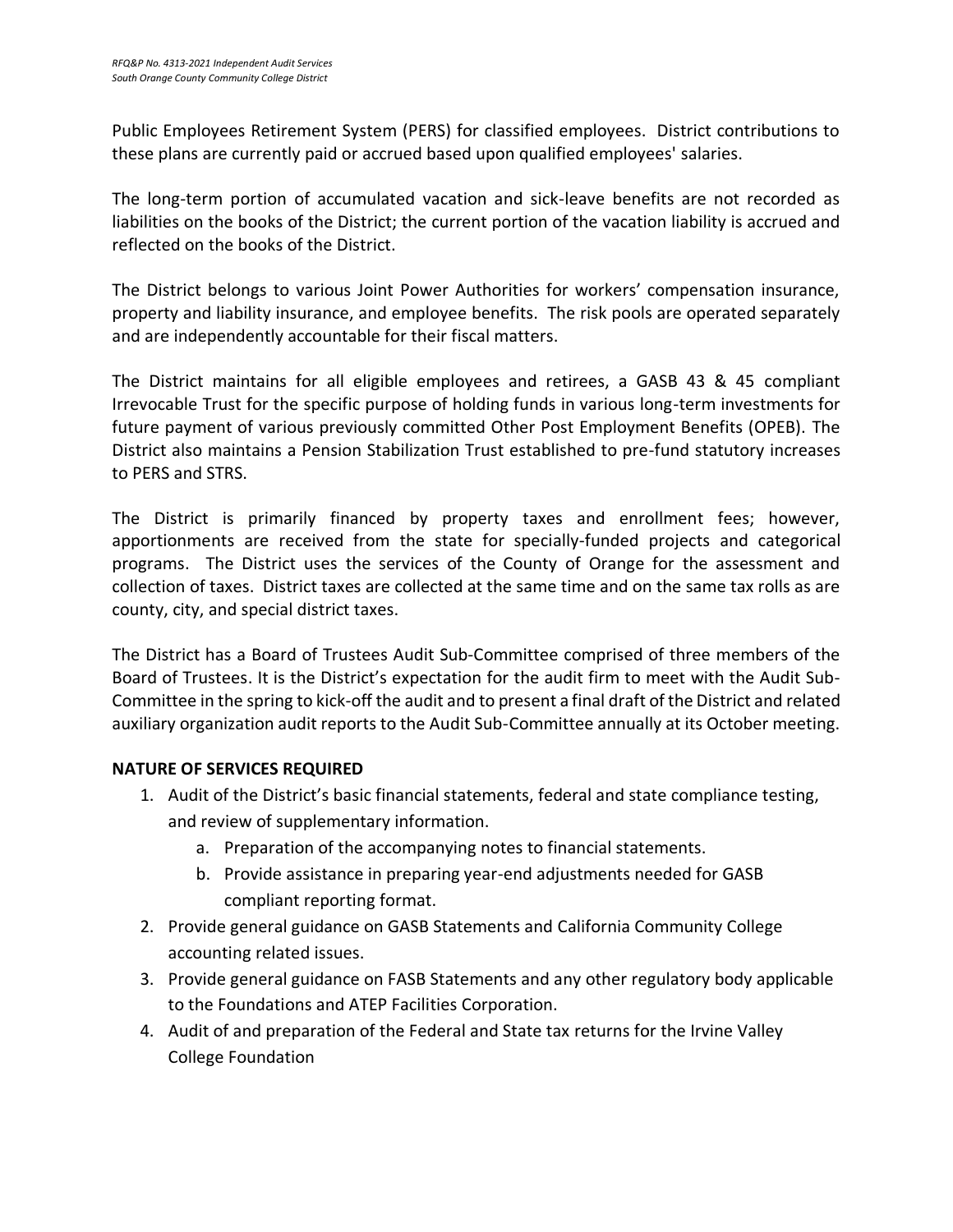- 5. Audit of and preparation of the Federal and State tax returns for the Saddleback College Foundation.
- 6. Review of and preparation of the Federal and State tax returns for the Foundation for South Orange County Community College District.
- 7. Audit of and preparation of the Federal and State tax returns for the ATEP Facilities Corporation. Currently the ATEP Facilities Corporation has no activity, we anticipate that activity may commence beginning in FY 2023/24
- 8. Preparation and submission to the Federal Audit Clearinghouse (FAC) Internet Data Entry System (IDES)
- 9. Attendance at Board of Trustees Audit Sub-Committee semi-annual meetings and Board of Trustees meeting annually to present audit timing and plan, and final audit reports.

### **ASSISTANCE AVAILABLE TO PROPOSER**

- 1. The audits for the recent fiscal years were completed by CliftonLarsonAllen (CLA) LLP and are available for review at the District's Business Services Office or on the District's website at[: http://www.socccd.edu/businessservices/bs\\_fiscal\\_audit.html.](http://www.socccd.edu/businessservices/bs_fiscal_audit.html) Previous audit work papers are available for inspection upon request.
- 2. The District's Business Services staff can prepare schedules, reproduce documents, pull documents, etc.
- 3. The District will provide parking permits and a work area for the auditors and staff, which is located near the records to be audited.
- 4. Access to the District's ERP system, Workday, will be provided to audit staff to be able to complete work remotely.

#### **EXIT CONFERENCE REQUIREMENTS**

The District will require an audit exit conference with the Vice Chancellor of Business Services, Executive Director of Fiscal Services, Internal Auditor, and other staff as appropriate. The auditing firm will be expected to provide progress reports to the Internal Auditor and Executive Director of Fiscal Services throughout the audit cycle and meet with Vice Chancellor of Business Services and Executive Director of Fiscal Services at least two (2) times during the year to review audit issues and the final audit reports.

Finally, the District will expect the audit firm to provide an entrance presentation prior to the start of each year's audit in March of each year and comprehensive review of the final draft audit report in October of each year to the Board of Trustees Audit Sub-Committee, along with a brief presentation to the full Board of Trustees in November of each year.

#### **REPORT REQUIRED**

One electronic document of each report in Portable Document Format (PDF) is required, as well as up to 50 hard copies of each audit report, as requested by the District.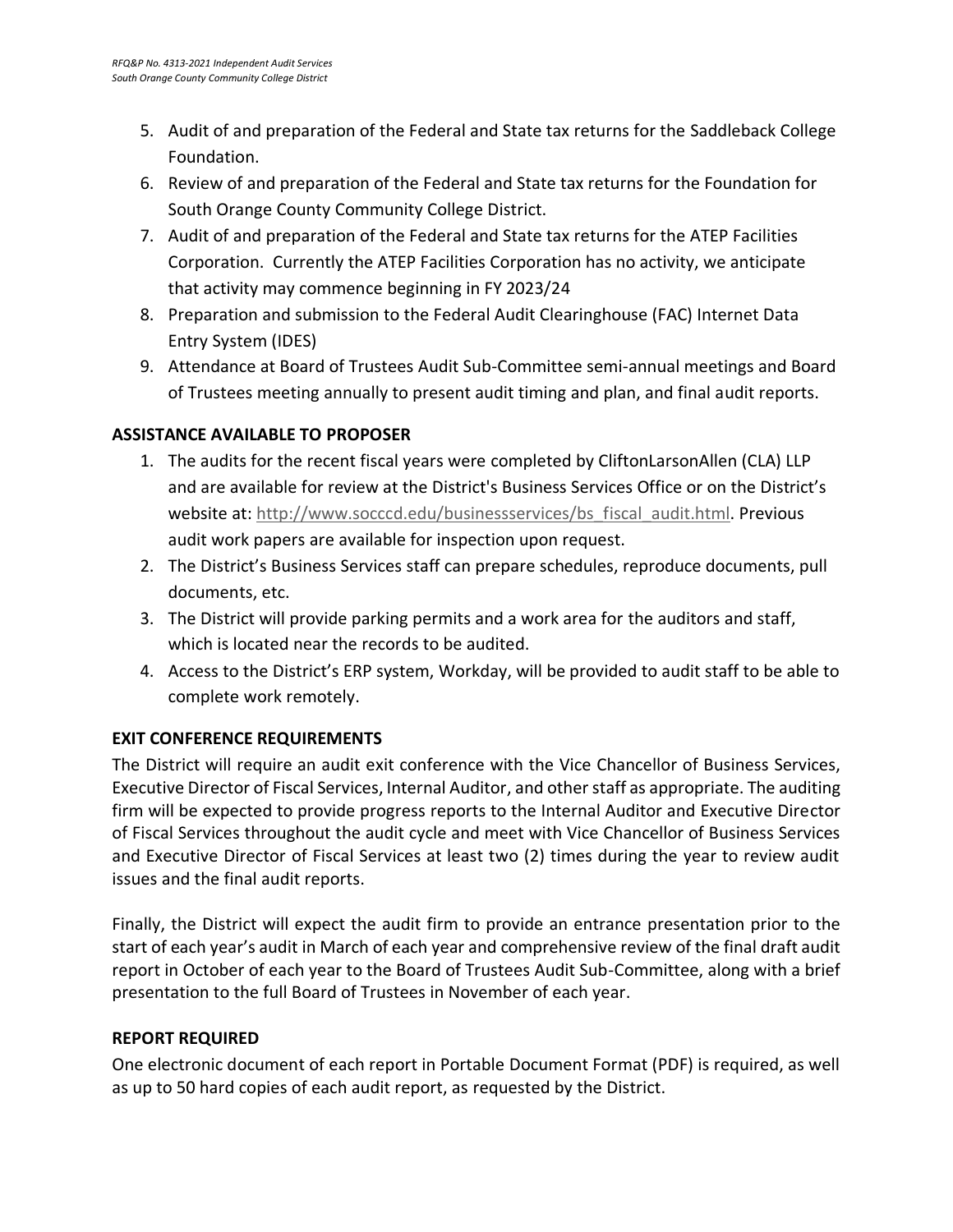#### **AUDIT SERVICE TIME REQUIREMENTS**

Audit field work can be performed each year between the approximate dates below, or at dates agreed to with the District:

- 1. Interim work prior to closing accounts: April 1st June 1st
- 2. Enrollment Services & Financial Aid: May 1st June 15th
- 3. Post-closing work: September 1st September 30th
- 4. Preliminary draft reports completion and exit conference no later than October 15 annually to coincide with deadline for October Board of Trustees Audit Sub-Committee review
- 5. Final report submission each year to coincide with deadlines for November Board of Trustees agenda, typically by November 5
- 6. Final report presentation to full Board of Trustees will be in November each year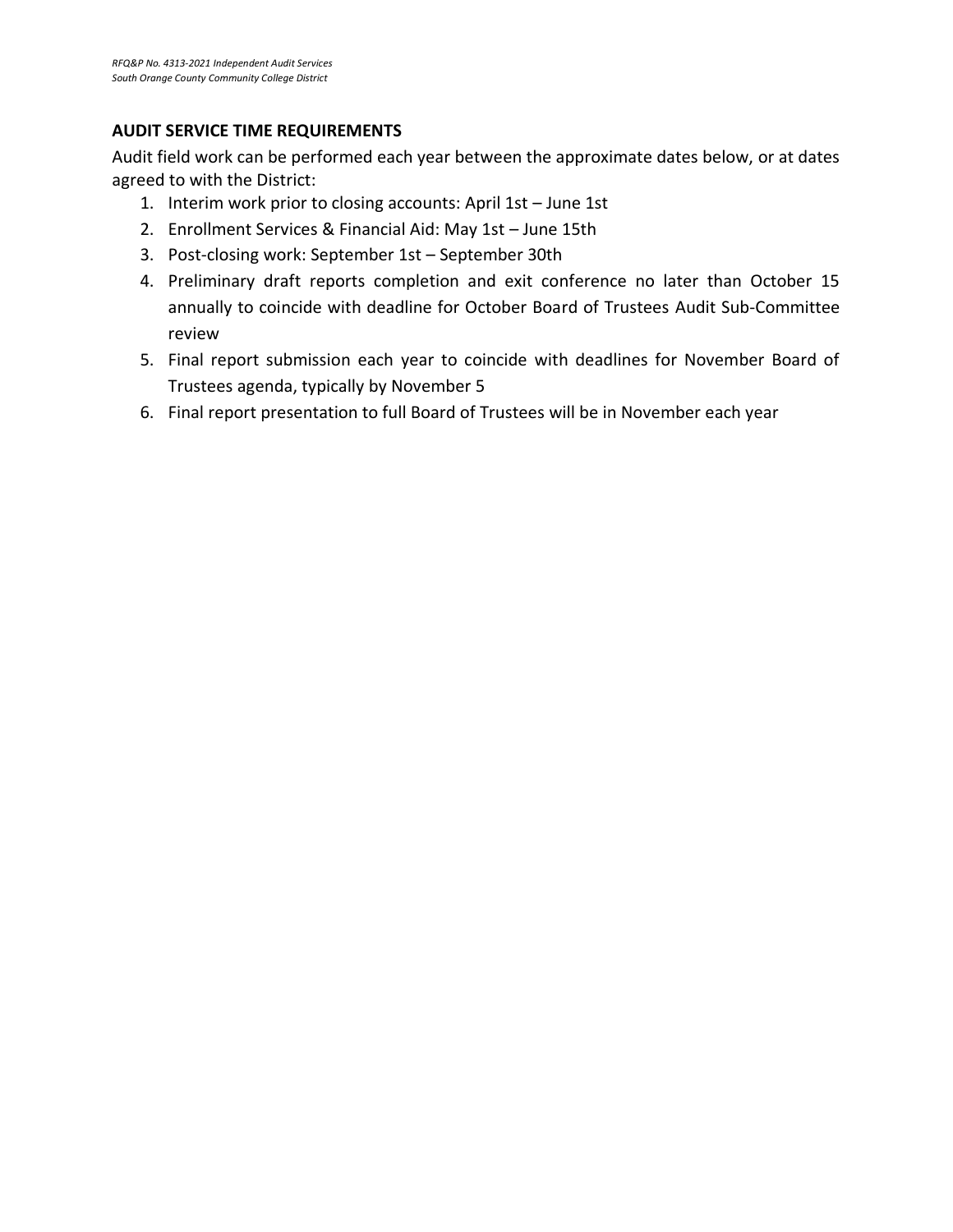## **5. OPTIONAL SCOPE OF SERVICES – GRAMM-LEACH BLILEY ACT (GLBA) & PCI DSS**

In addition to the Scope of Services for General Independent Audit Services identified above in Section 4 of this RFQ&P, firms shall provide the following:

- 1. GLBA review of the District information technology infrastructure and controls:
	- a. Assessment of the District and college's information technology controls as it relates to the GLBA in accordance with Federal Regulation 16 C.F.R. Part 314.
- 2. Attestation of compliance with PCI DSS standards annually for the District:
	- a. Attestation of compliance with PCI DSS standards must be completed annually in accordance with the Statement of Standards for Consulting Services issued by the American Institute of Certified Public Accountants and covers the District's sole processor and seven (7) gateways. The average total number of transactions annually through all gateways puts the District as a level 3 merchant.

**NOTE**: Firms are required to propose the Gramm-Leach Bliley Act (GLBA) & PCI DSS audit services above, however these services are considered optional to the District. The District reserves the right to separately award the Optional Services to a different firm than that chosen to provide the General Independent Audit Services.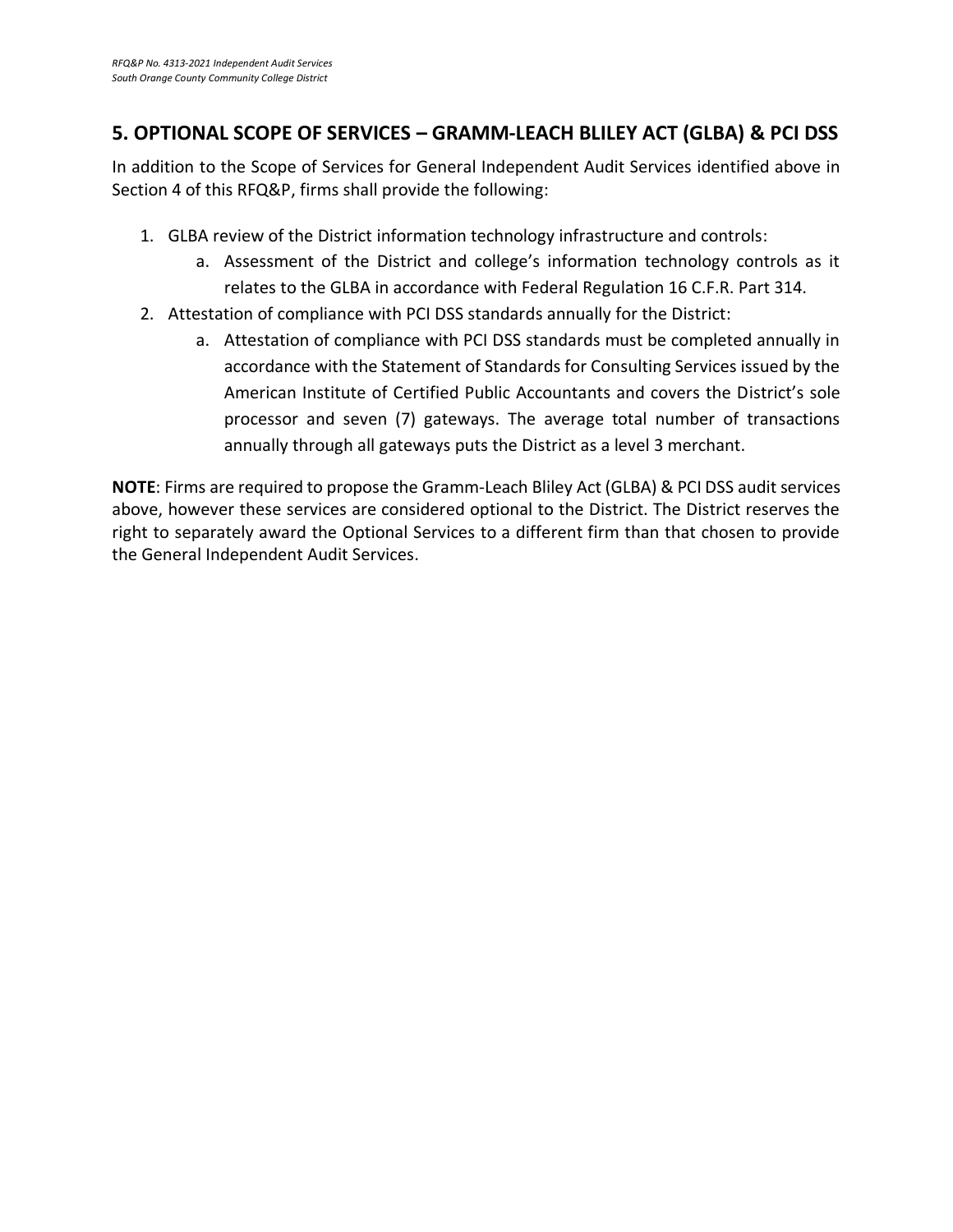## **PROPOSAL FORM A LETTER OF INTEREST AND APPROACH (1 Page Limit for Letter of Interest) (1 Page Limit for Cover Letter) (No Page Limit for Proposer Firm Information)**

#### **Letter of Interest and Approach**

The RFQ&P response should be introduced with a Letter of Interest that presents a statement of interest, firm's approach, and philosophy for implementing these services, and a brief description of the audit firm including qualifications for providing the requested services.

1. Describe what is unique about the audit firm as it relates to these services.

### **Cover Letter to District in addition to the Proposer's narrative must include all of the information noted below in a letter format.**

The individual who is authorized to bind Audit Services for the Development of a District Independent Audit Services Proposal (hence, "Proposer") contractually must sign the cover letter, must indicate the signatory is so authorized, and must indicate the title or position of the signatory. **An unsigned cover letter shall cause the proposal to be rejected.** The cover letter must contain a statement from the Proposer that acknowledges that all documents submitted pursuant to this request for proposal process will become a matter of public record. The letter must contain the following:

- The Proposer's name, address, e-mail, telephone, and facsimile number.
- The Proposer's Federal Employer Identification Number and Corporate Identification Number, if applicable.
- The name, title, or position, and telephone number of the individual signing the cover letter and statement signatory is authorized to bind the firm.
- The name, title, or position, and telephone number of the primary contact and/or account administrator, if different from the individual signing the cover letter.
- Provide all the named people who will actually perform the work when the service begins.
- A statement to the effect that the proposal is a firm and irrevocable offer, good for one hundred and eighty (180) days. **Please complete Proposal Form A through G and Appendices A through F as part of your RFQ&P response.**
- A statement expressing the Proposer's willingness to perform the services as described in this RFQ&P.
- A statement indicating that all forms, certificates and compliance requirements included in this RFQ&P are completed and duly submitted in the proposal response.
- A statement that there is no conflict of interest. Use Proposal Form E.
- A statement expressing the Proposer's availability of staff and other required resources for performing all services and providing all deliverables within the specified time frames as described in the RFQ&P.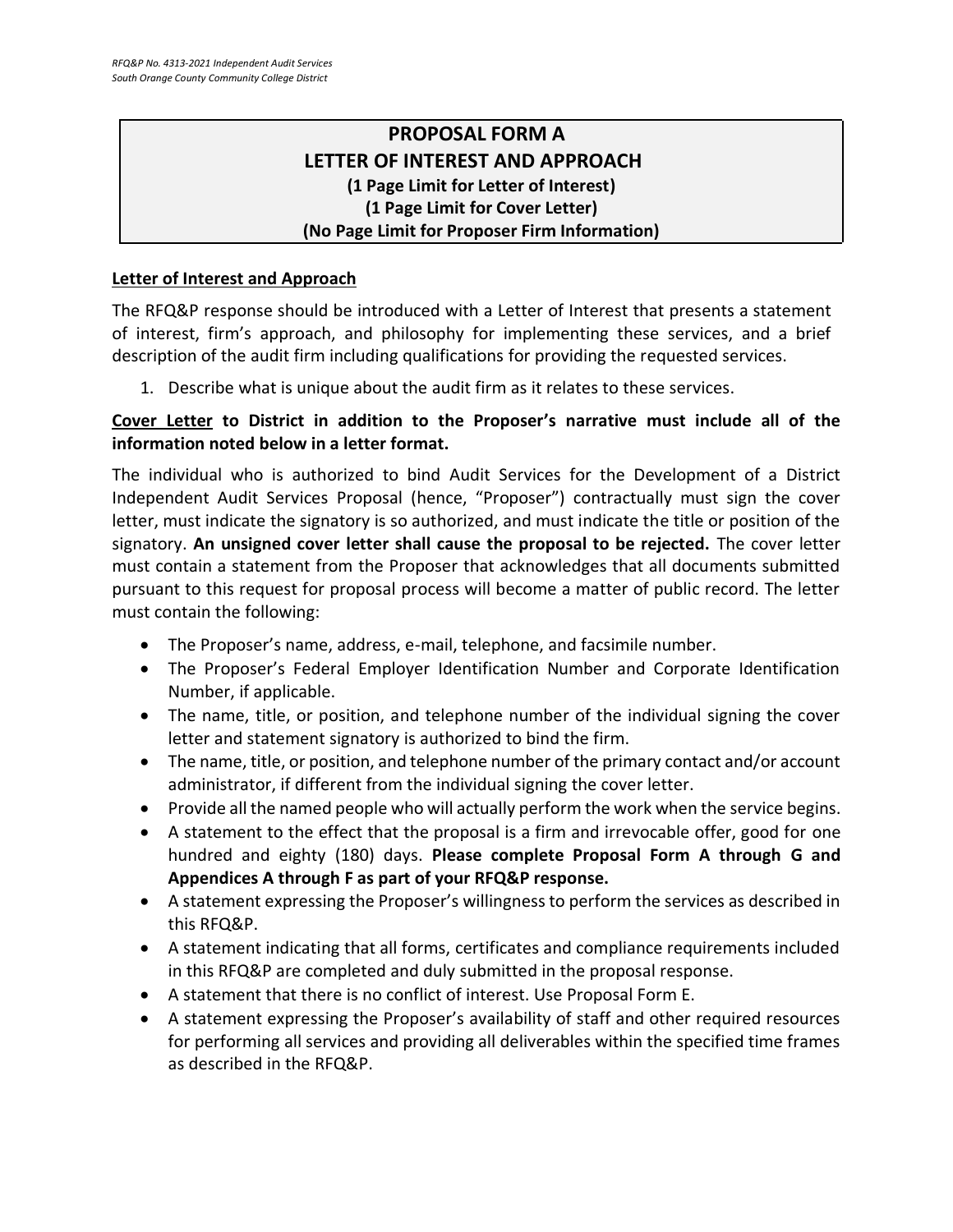- A statement attesting that the Proposer is not on the federal list of current companies or individuals that have been declared ineligible to receive Federal contracts due to a violation of Executive Order 11246, as amended; Section 503 of the Rehabilitation Act of 1973, as amended 29 U.S.C. Section 793; and/or the Vietnam Era Veterans' Readjustment Assistance Act of 1974, as amended, 38 U.S.C. Section 4212.
- Please indicate if the firm is a small, minority, women, and/or disabled veteran business enterprise by providing a copy of the current certification.

#### **Proposer Firm Information**

| Type of Firm:                                                                                                                                                                                                                  |
|--------------------------------------------------------------------------------------------------------------------------------------------------------------------------------------------------------------------------------|
| Corporation: Proprietorship: Partnership: Partnership:                                                                                                                                                                         |
| Joint Venture: _________ Other (please describe): ______________________________                                                                                                                                               |
|                                                                                                                                                                                                                                |
| Number of years in business under firm name: ___________________________________                                                                                                                                               |
| Has the firm changed its name within the past 3 years?                                                                                                                                                                         |
| YES $\Box$<br>$NO$ $\square$                                                                                                                                                                                                   |
|                                                                                                                                                                                                                                |
| Have there been any recent (within the last three years) changes in control/ownership                                                                                                                                          |
| of the firm?                                                                                                                                                                                                                   |
| YES $\Box$<br>$NO$ $\square$                                                                                                                                                                                                   |
| If yes, explain. The same state of the state of the state of the state of the state of the state of the state of the state of the state of the state of the state of the state of the state of the state of the state of the s |
| Have officers or principals of the firm ever had their business license suspended or                                                                                                                                           |
| revoked for any reason?                                                                                                                                                                                                        |
| YES $\Box$<br>$NO$ $\Box$                                                                                                                                                                                                      |
|                                                                                                                                                                                                                                |
| Does the firm have an acceptable history of working proactively to avoid litigation?                                                                                                                                           |
| YES $\Box$<br>$NO$ $\Box$                                                                                                                                                                                                      |
|                                                                                                                                                                                                                                |

If no, please provide specific information on termination for default, litigation

settled or judgments entered within the last five (5) years.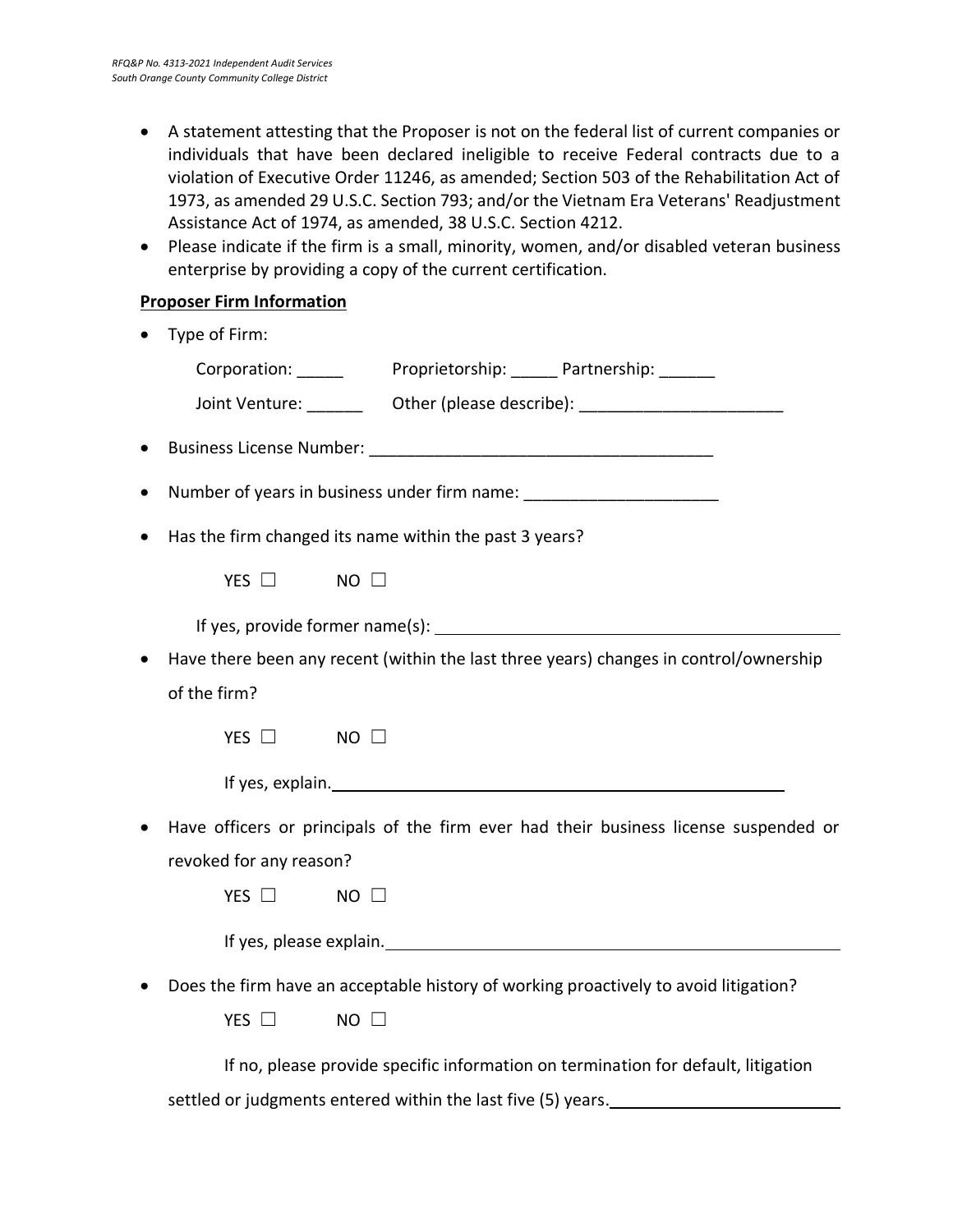• Within the past five (5) years, have one or more contract(s) to provide services to which the Proposer was a party to have been terminated for default of the Proposer officers or principals of the firm?

| <b>VEC</b><br>1 E.D. | NΩ |  |
|----------------------|----|--|
|----------------------|----|--|

If yes, please explain.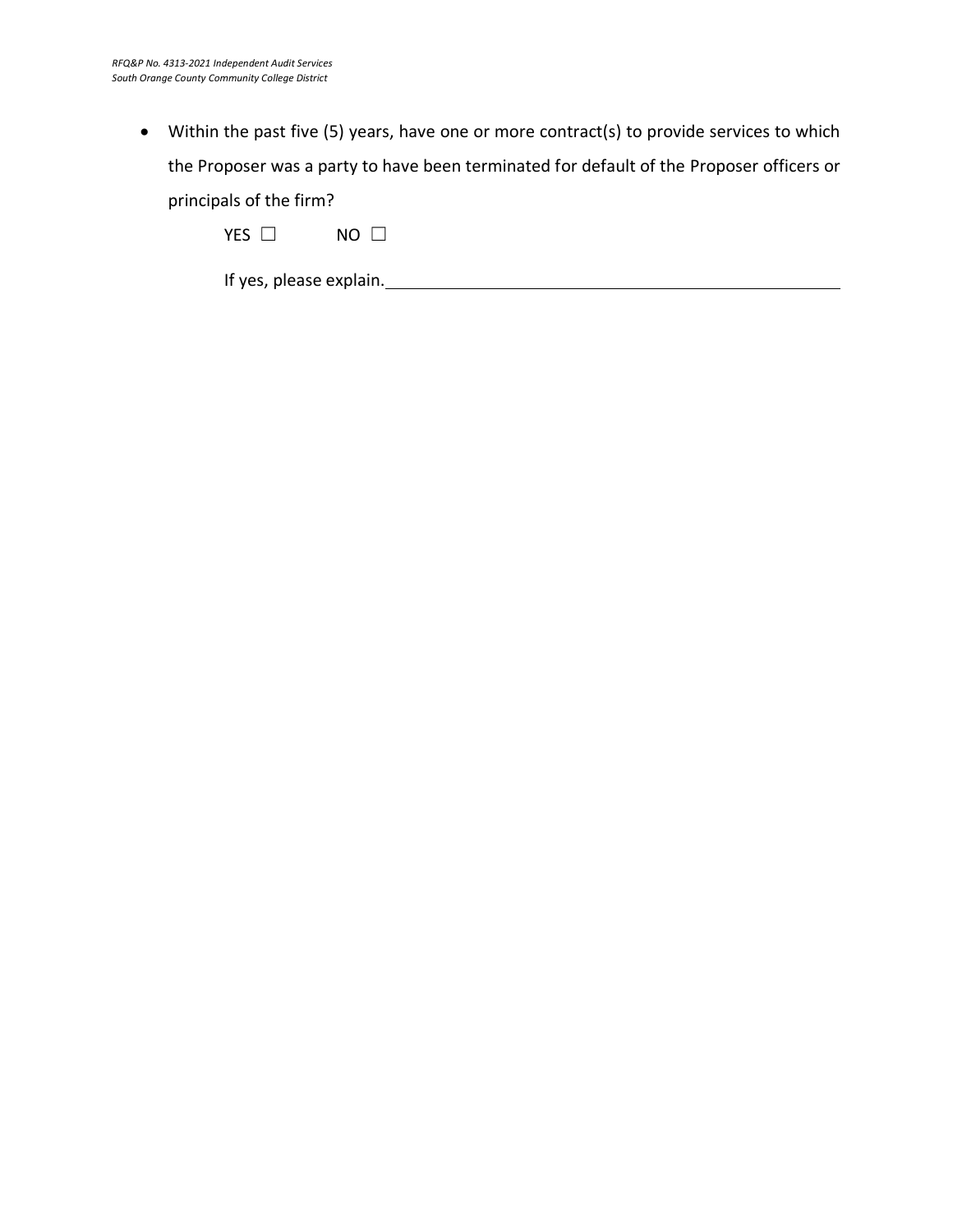# **PROPOSAL FORM B PERSONNEL AND STAFFING RESOURCES (1 Page Limit Per Resume)**

Submit resumes for each team member including sub-consultants proposed to provide service to the District including specific qualifications and recent related experience providing similar services. **List the proposed staff's current and anticipated availability during the contract period.** Include the following data and any other relevant information for the District to evaluate:

- 1. Provide total number of professional staff currently employed by the firm.
- 2. Resumes should include the Executive or person(s) providing oversight of the team, if applicable.
- 3. Identify person/s who will be principally responsible for working with the District. Indicate the role and responsibility of each person/s, and how many years of experience with a focus on community college district qualifications relative to the proposed role. If the Proposer is chosen as a finalist, the proposed individual/s must attend the interview and in-person presentation.
- 4. Indicate whether or not individual is currently a direct employee of the firm. If a direct employee, indicate how many years with the firm.
- 5. Link each named person with the specific tasks, responsibilities, and deliverables.
- 6. If more than one person is named as a candidate for a specific role, include above information for all listed persons.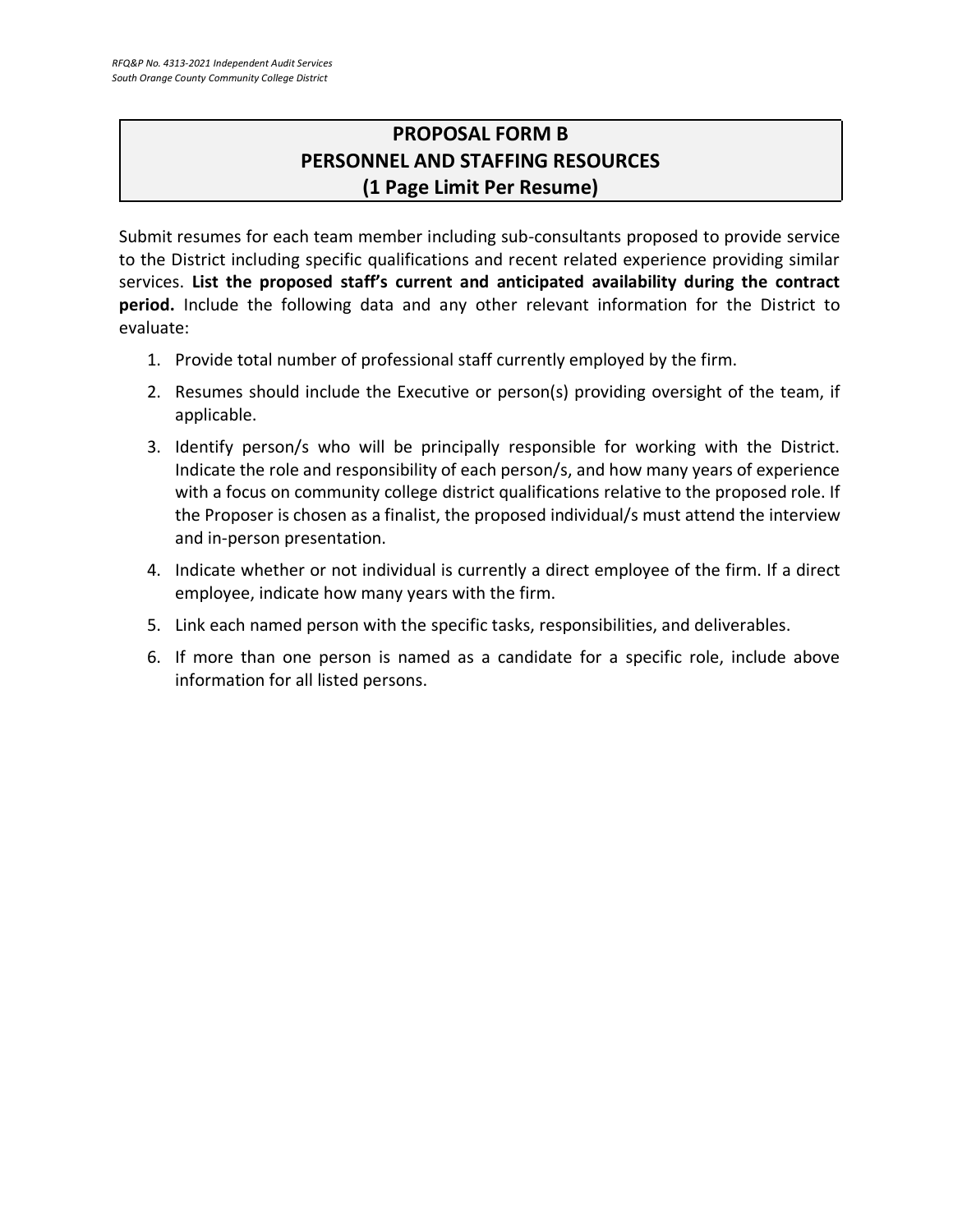# **PROPOSAL FORM C RELATED EXPERIENCE AND METHODOLOGY (8 Page Limit)**

- 1. Provide a summary of the Firm's experience in relation to the services contemplated in this RFQ&P.
- 2. Describe in detail how the firm will provide services and fulfill the requirements and expectations of the District.
- 3. Provide a summary of your Firm's experience working with Community Colleges and the experience of the staff assigned.
- 4. Identify any special services typically provided by the firm that are not listed in the Scope of Services. Ensure that pricing for these services are included in Proposal Form E.
- 5. Indicate the firm's proximity to the District and availability to accomplish the work.
- 6. List other engagements in which team members were involved. Indicate whether services were completed by firm or by a team member when employed by another firm.
- 7. Name and state the number of public entity clients served within the past 5 years.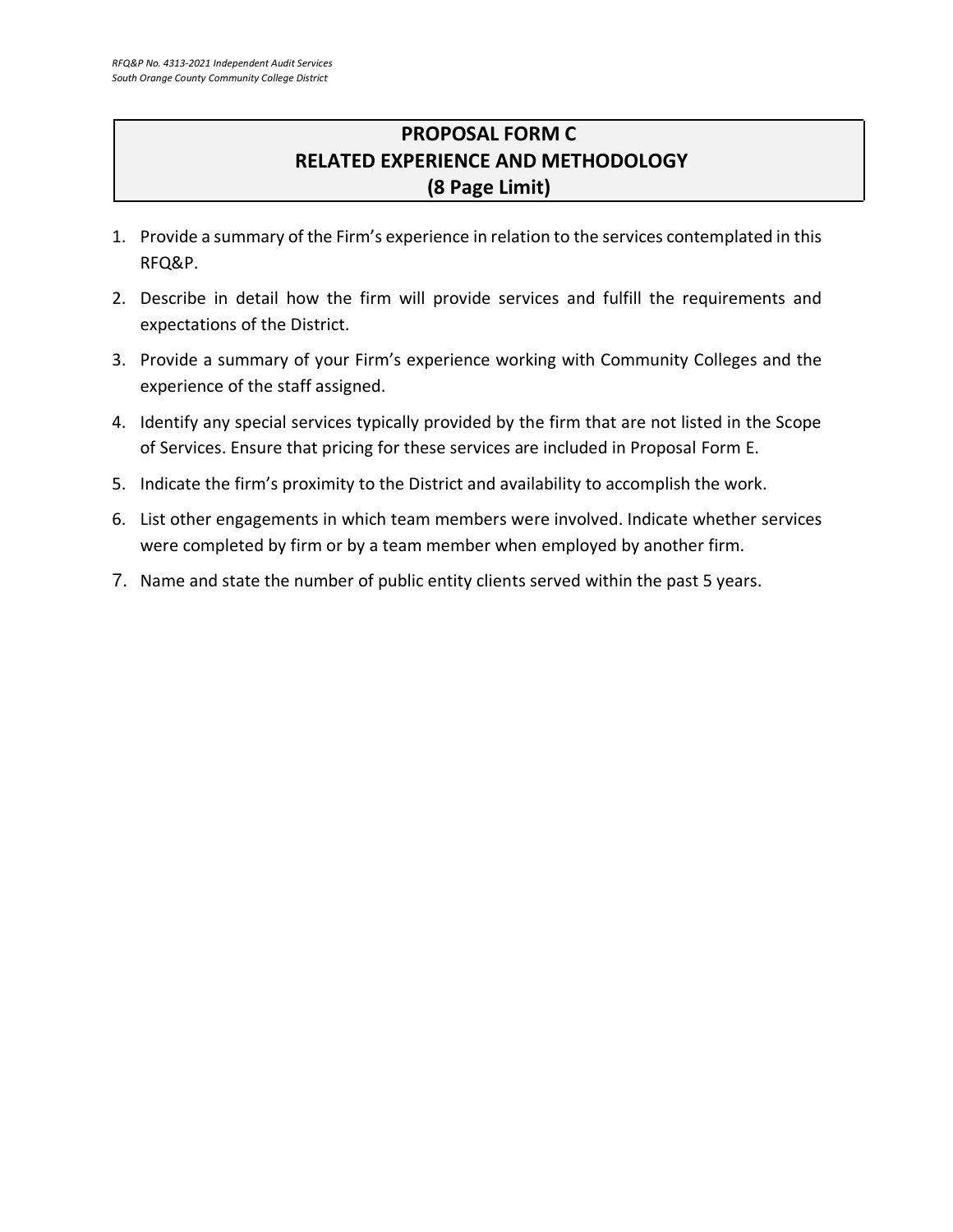# **PROPOSAL FORM D FEE AND RATE PROPOSAL**

All fees and rates shall include fully burdened hourly fees and rates for each title/individual proposed for the work. All fees and rates shall include all labor, materials, overhead and profit (OH&P), and other direct and indirect costs including incidental travel. It is the Proposer's responsibility to understand the complexity of the District as well as the complexity of the proposed work and to submit fees accordingly using the tables below. Fees shall be firm and fixed. Actual contract rates and fees will be subject to negotiation prior to issuance of any agreement.

| <b>Team Member</b><br><b>Title</b> | Hourly<br><b>Billable Rate</b><br>FY 21/22 | <b>Hourly</b><br><b>Billable Rate</b><br>FY 22/23 | <b>Hourly</b><br><b>Billable Rate</b><br>FY 23/24 | Hourly<br><b>Billable Rate</b><br>FY 24/25 | <b>Hourly</b><br><b>Billable Rate</b><br>FY 25/26 |
|------------------------------------|--------------------------------------------|---------------------------------------------------|---------------------------------------------------|--------------------------------------------|---------------------------------------------------|
| <b>Partners</b>                    | Ś                                          | S                                                 |                                                   |                                            |                                                   |
| <b>Senior Managers</b>             | \$                                         | S                                                 |                                                   |                                            |                                                   |
| <b>Managers</b>                    | Ś                                          | S                                                 |                                                   |                                            |                                                   |
| <b>Supervisors</b>                 | S                                          |                                                   |                                                   |                                            |                                                   |
| <b>Senior Auditors</b>             | S                                          |                                                   |                                                   |                                            |                                                   |
| <b>Staff Auditors</b>              | S                                          |                                                   |                                                   |                                            |                                                   |
| <b>Clerical Staff</b>              | S                                          |                                                   |                                                   |                                            |                                                   |
| <b>Consultants</b>                 | \$                                         | \$                                                |                                                   |                                            |                                                   |
| <b>Other</b>                       |                                            |                                                   |                                                   |                                            |                                                   |

#### **1. Hourly Billable Rates for General Independent Audit Services**

#### **2. Not to Exceed (NTE) Annual Fees for General Independent Audit Services**

NTE Fee will be on a lump sum basis. Provide the anticipated number of hours required to complete with work and the calculated NTE fee in the table below for General Independent Audit Services. Such NTE fees shall include all costs and expenses of performing audit services including all reports and bound and unbound copies of the final Audit Report for the District and auxiliary organizations, auxiliary tax returns, and copies of the Audit Report to be filed with the appropriate agencies.

| <b>Team Member Title</b>                                                    | <b>NTE Fee</b> | <b>NTE Fee</b> | <b>NTE Fee</b> | <b>NTE Fee</b> | <b>NTE Fee</b> |
|-----------------------------------------------------------------------------|----------------|----------------|----------------|----------------|----------------|
|                                                                             | FY 21/22       | FY 22/23       | FY 23/24       | FY 24/25       | FY 25/26       |
| <b>District Audit Inc. Data Collection Form</b>                             | # Hrs          | # Hrs          | # Hrs          | # Hrs          | # Hrs          |
| <b>Preparation &amp; Submittal</b>                                          | \$             | \$             |                |                |                |
| <b>Foundation for the District (Review)</b>                                 | # Hrs          | # Hrs          | # Hrs          | # Hrs          | # Hrs          |
|                                                                             | S              | \$             | \$             | \$             | \$             |
| <b>IVC Foundation (Audit)</b>                                               | # Hrs          | # Hrs          | # Hrs          | # Hrs          | # Hrs          |
|                                                                             | S              | Ś              | \$             | S              | S              |
| <b>SC Foundation (Audit)</b>                                                | # Hrs          | # Hrs          | # Hrs          | # Hrs          | # Hrs          |
|                                                                             | S              | Ś.             | \$             | Ś              | \$             |
| <b>ATEP Facilities Corporation (Audit)</b>                                  | # Hrs          | # Hrs          | # Hrs          | # Hrs          | # Hrs          |
|                                                                             | Ś              | \$             | \$             | \$             | \$             |
| <b>TOTAL NTE ANNUAL FEES - GENERAL</b><br><b>INDEPENDENT AUDIT SERVICES</b> |                | \$             | \$             | \$             | Ş              |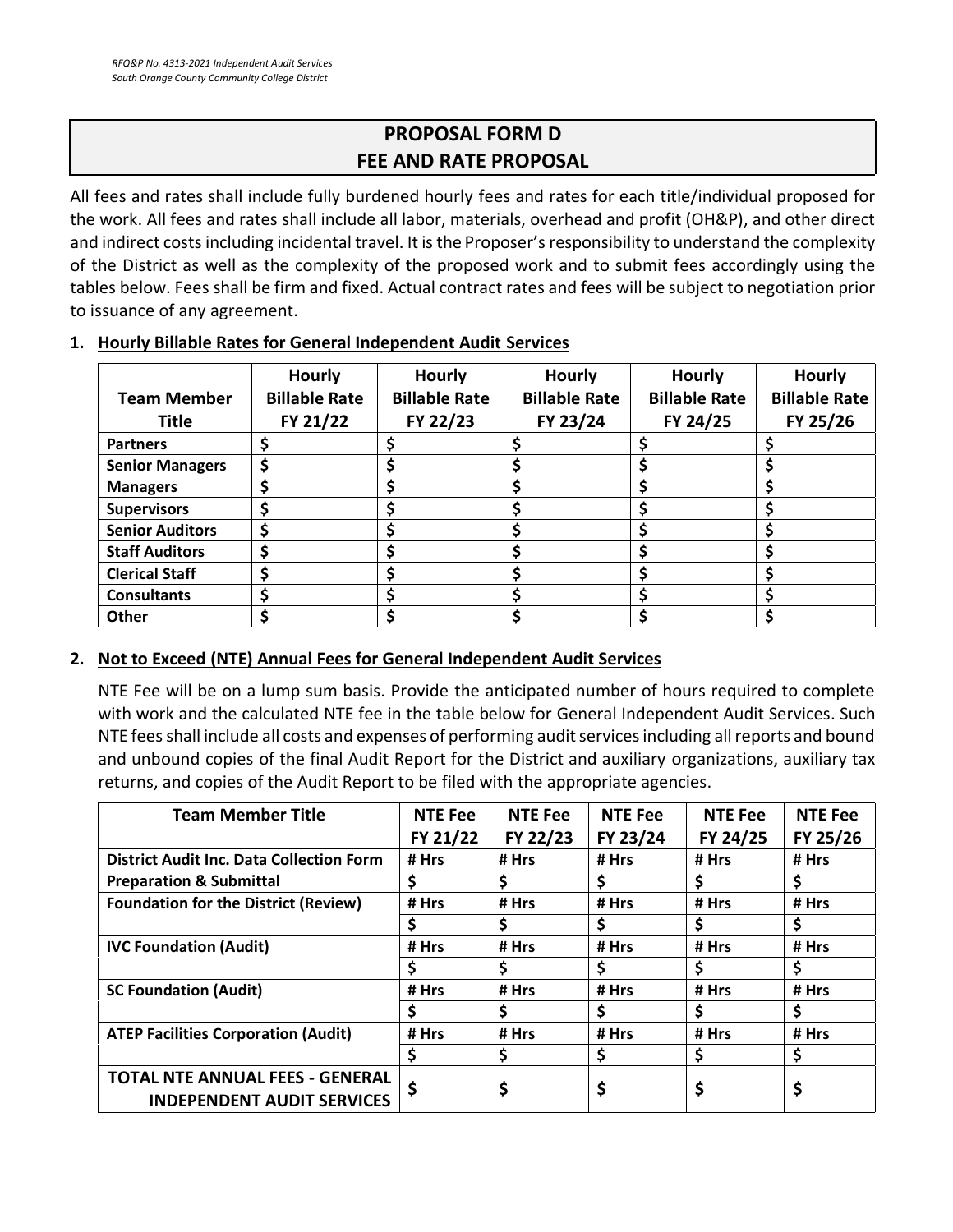It is understood and agreed that the NTE Annual Fees proposed above are the maximum fees allowed to perform General Independent Audit Services and are subject to a corresponding reduction in the event that the actual cost of the audit services proves to be less.

| <b>Team Member</b><br>Title                           | Hourly<br><b>Billable Rate</b><br>FY 21/22 | <b>Hourly</b><br><b>Billable Rate</b><br>FY 22/23 | <b>Hourly</b><br><b>Billable Rate</b><br>FY 23/24 | <b>Hourly</b><br><b>Billable Rate</b><br>FY 24/25 | <b>Hourly</b><br><b>Billable Rate</b><br>FY 25/26 |
|-------------------------------------------------------|--------------------------------------------|---------------------------------------------------|---------------------------------------------------|---------------------------------------------------|---------------------------------------------------|
| <b>Partners</b>                                       |                                            | S                                                 | \$                                                | \$                                                | \$                                                |
| <b>Senior Managers</b>                                | \$                                         |                                                   | \$                                                | \$                                                | \$                                                |
| <b>Managers</b>                                       | \$                                         |                                                   | \$                                                | \$                                                | \$                                                |
| <b>Senior Information</b><br><b>Security Analysts</b> | \$                                         | \$                                                | \$                                                | \$                                                | \$                                                |
| <b>Staff Information</b><br><b>Security Analysts</b>  | \$                                         | \$                                                | \$                                                | \$                                                | \$                                                |
| <b>Clerical Staff</b>                                 | \$                                         | \$                                                | \$                                                | \$                                                | \$                                                |
| <b>Consultants</b>                                    | S                                          |                                                   | \$                                                | \$                                                | \$                                                |
| <b>Other</b>                                          |                                            |                                                   | \$                                                | \$                                                |                                                   |

## **3. Hourly Billable Rates for Optional Audit Services – GLBA and PCI DSS**

## **4. Not to Exceed (NTE) Annual Fees for Optional Audit Services – GLBA and PCI DSS**

NTE Fee will be on a lump sum basis. Provide the anticipated number of hours required to complete with work and the calculated NTE fee in the table below for GLBA and PCI DSS audit services. Such NTE fees shall include all costs and expenses of performing audit services for GLBA review and attestation of compliance with PCI DSS standards.

| <b>Team Member Title</b>                      | <b>NTE Fee</b> | <b>NTE Fee</b> | <b>NTE Fee</b> | <b>NTE Fee</b> | <b>NTE Fee</b> |
|-----------------------------------------------|----------------|----------------|----------------|----------------|----------------|
|                                               | FY 21/22       | FY 22/23       | FY 23/24       | FY 24/25       | FY 25/26       |
| <b>GLBA Review</b>                            | # Hrs          | # Hrs          | # Hrs          | # Hrs          | # Hrs          |
|                                               |                |                |                |                |                |
| <b>Attestation of Compliance with PCI DSS</b> | # Hrs          | # Hrs          | # Hrs          | # Hrs          | # Hrs          |
| <b>Standards</b>                              |                |                |                |                |                |
| <b>TOTAL NTE ANNUAL FEES</b>                  |                |                |                |                |                |
| <b>OPTIONAL AUDIT SERVICES   \$</b>           |                |                | \$             |                |                |
| <b>GLBA &amp; PCI DSS</b>                     |                |                |                |                |                |

It is understood and agreed that the NTE Annual Fees proposed above are the maximum fees allowed to perform Optional Audit Services – GLBA and PCI DSS and are subject to a corresponding reduction in the event that the actual cost of the audit services proves to be less.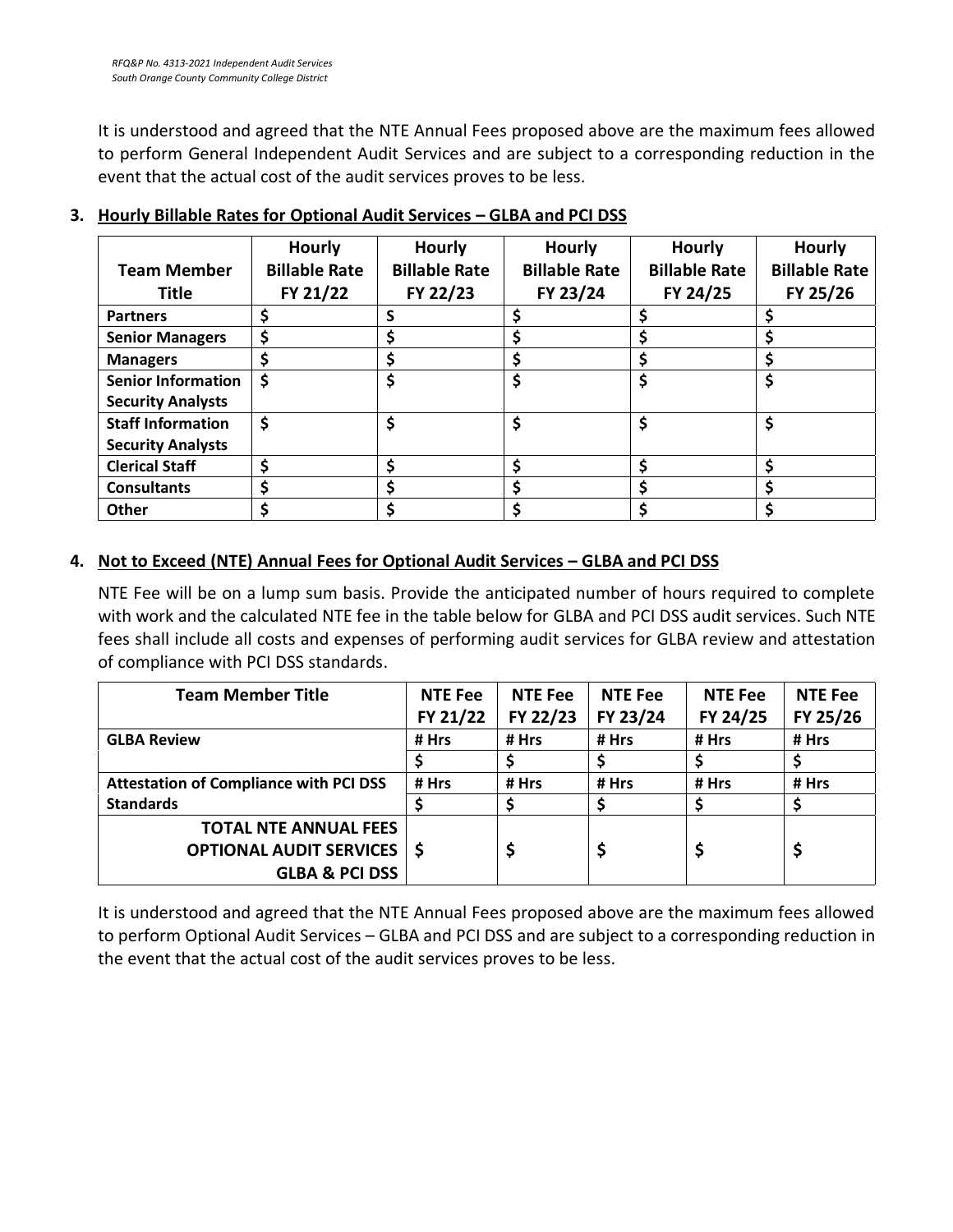# **PROPOSAL FORM E GENERAL TERMS AND CONDITIONS**

**Offer Held Firm**: The Proposer agrees that it will not withdraw its offer for a period of *one hundred and eighty (180*) calendar days from the opening date.

**Right to Reject and Final Agreement**: The Proposer understands that the District reserves the right to reject any or all proposals and to waive any irregularities and/or informalities in the evaluation of proposals. Contingent to evaluation of proposals received, the District reserves the discretion to alter, modify, change, include or reduce the RFQ&P scope and pursuant to these changes and the successful negotiations with the Proposers, establish the final agreement.

**Bidder Certification**: The Proposer certifies that this bid is made without previous understanding, agreement or connection with any person, firm, or corporation making a bid on the same services, and is in all respects fair and "without collusion or fraud."

**Execution of a Contract**: If awarded a contract, the Proposer agrees to execute a contract in accordance with this Proposal and the District's Instructions for Submittal of Proposals, Information for Proposers, General Conditions, and Service Requirements immediately upon receipt of written notice of acceptance of the Proposal by the District.

**Assumption of Contract**: The Proposer agrees to assume operations under the contract after the Board approval of contract and within ten (10) calendar days following the District's notification to proceed.

**Exceptions to Specifications**: In submitting a proposal, the Proposer affirms acceptance of the complete Conditions, Specifications, and Requirements associated with the District's RFQ&P document, unless otherwise stipulated. Any variances or exceptions which the Proposer wishes to note with respect to any of the Conditions, Specifications, or any District Service Requirements are to be stated herein or in an attachment to the RFQ&P submittal which is to be titled "Exceptions."

**Conflicts of Interest**: All Proposers must disclose the name of any Board of Trustees member, officer, director, or agent who is an employee of the South Orange County Community College District, which includes any District employee. Further all Proposers must disclose the name of any District or District employee, or Board of Trustees member, who has, directly or indirectly, any financial interests in the Proposer's firm or any of its branches. Submit this information on an attachment to the proposal which is titled "Conflict of Interest" and include the person's name, interest or position, and percent of ownership, if applicable**.**

**Required Submittals**: The Proposer's detailed responses to the District's specifications and evaluation criteria must accompany this Proposal.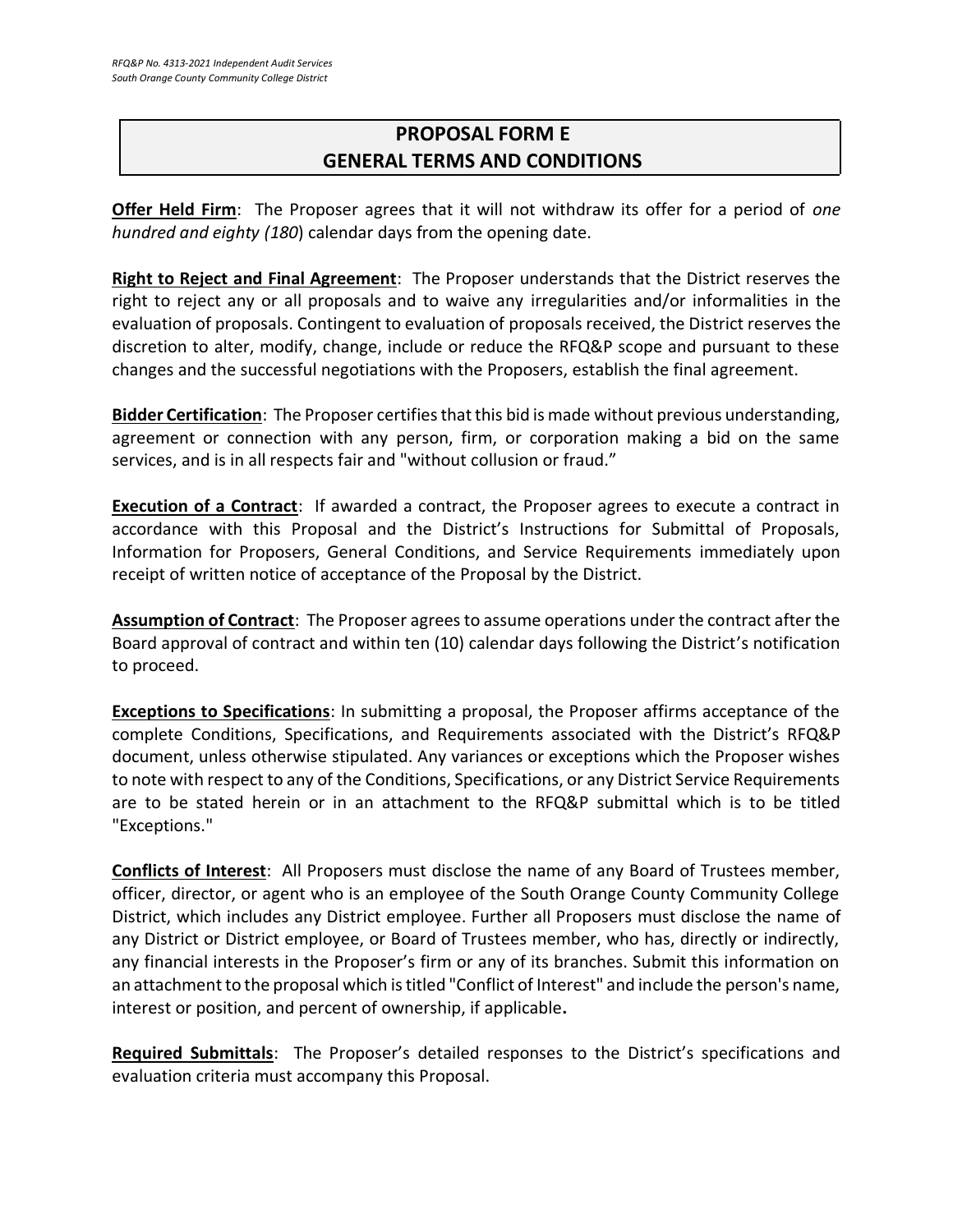**District's Right to Award**: The signer hereby acknowledges that the District reserves the right to make the award to the Proposer which the District judges to have submitted the proposal most favorable to the District, with the District being the sole judge thereof.

**Legally Binding**: It is further certified that the person whose signature appears below is legally empowered to bind the company in whose name the proposal is entered and declares under penalty of perjury under California law that the firm's proposal response to this RFQ&P is true and correct.

**Litigation History**: List all related litigation in the last five (5) years filed by either an owner, owner's consultant, or contractor, against the firm.

SUBMITTED BY:

| Company Name:          |      |        |                                                                                                                                                                                                                                |
|------------------------|------|--------|--------------------------------------------------------------------------------------------------------------------------------------------------------------------------------------------------------------------------------|
|                        |      |        |                                                                                                                                                                                                                                |
| <b>Contact Person:</b> |      |        |                                                                                                                                                                                                                                |
|                        |      |        |                                                                                                                                                                                                                                |
| Address:               |      |        |                                                                                                                                                                                                                                |
|                        |      |        |                                                                                                                                                                                                                                |
| City:                  |      | State: | Zip: the control of the control of the control of the control of the control of the control of the control of the control of the control of the control of the control of the control of the control of the control of the con |
|                        |      |        |                                                                                                                                                                                                                                |
| Phone Number:          | Fax: |        |                                                                                                                                                                                                                                |
|                        |      |        |                                                                                                                                                                                                                                |
| Email:                 |      |        |                                                                                                                                                                                                                                |
|                        |      |        |                                                                                                                                                                                                                                |
|                        |      |        |                                                                                                                                                                                                                                |
| By: Signature (Manual) |      |        |                                                                                                                                                                                                                                |
|                        |      |        |                                                                                                                                                                                                                                |
|                        |      |        |                                                                                                                                                                                                                                |

By: Signature (Typed or Printed)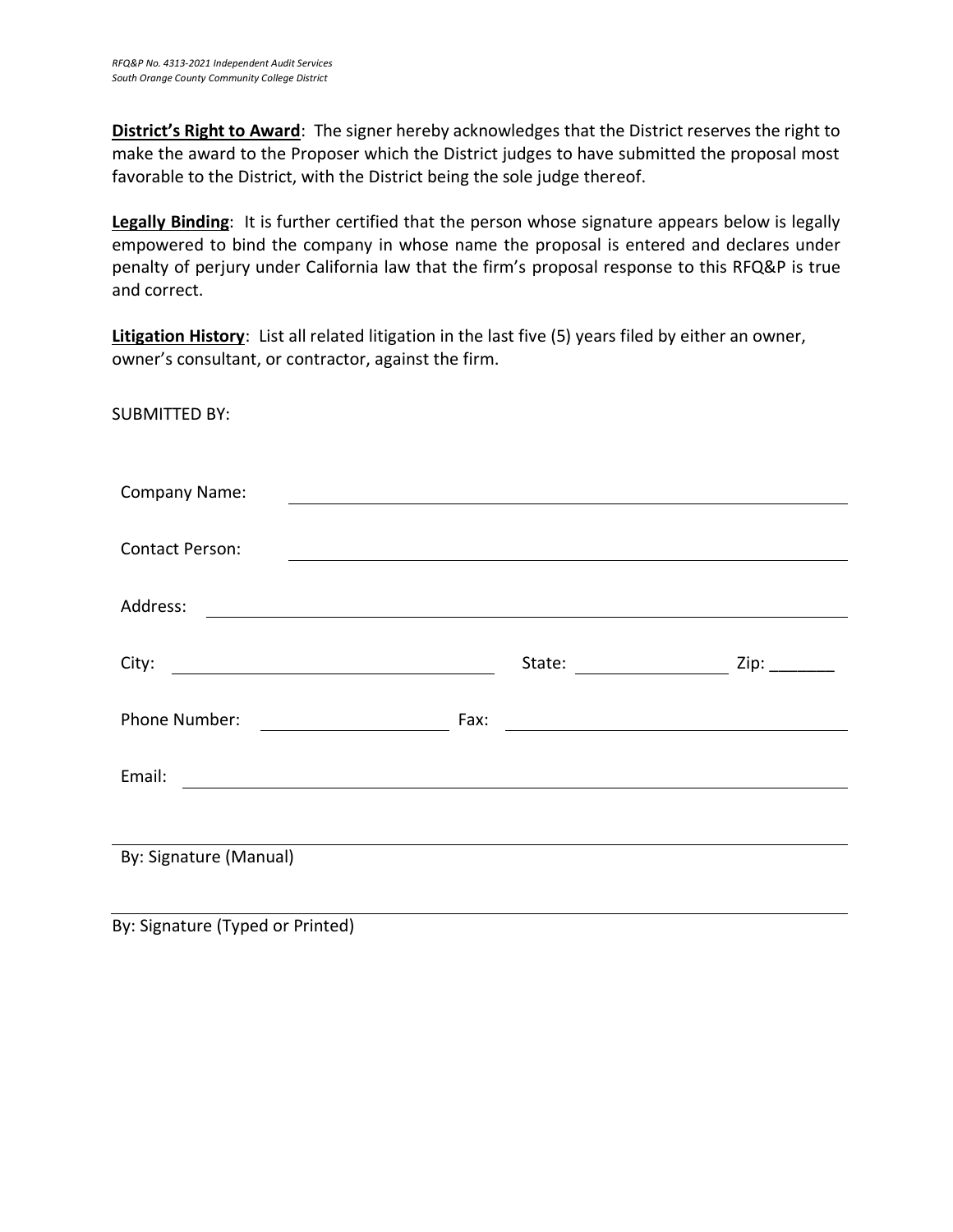# **PROPOSAL FORM F REFERENCES**

Each Proposer must be able to present both current and past evidence of satisfactory experience in providing services requested. List all four-year higher education and community college districts that you or your firm has contracted with in the last five (5) years. Include the name of the institution or district, contact person, email address and phone number of individuals who can evaluate work that has been completed by the auditor(s)/firm/team member(s) in the past five (5) years. The District has prioritized collegiality and collaboration, and assessing how consultant(s) will function within that culture will be a critical evaluation component.

## **REFERENCES**

| Name of Entity:                                                              |                                                                                                                               |                   |
|------------------------------------------------------------------------------|-------------------------------------------------------------------------------------------------------------------------------|-------------------|
| <b>Contact Person:</b>                                                       |                                                                                                                               |                   |
| Address:<br><u> 1989 - Jan James James Barnett, fransk politik (d. 1989)</u> |                                                                                                                               |                   |
| City:                                                                        | State:                                                                                                                        | Zip: ____________ |
| Phone Number:<br><u> The Communication of the Communication</u>              | Fax:<br><u> Alexandria de la contextual de la contextual de la contextual de la contextual de la contextual de la context</u> |                   |
| Email:                                                                       |                                                                                                                               |                   |
| Dates of Services:<br>From:                                                  | To:<br><u> 1989 - Andrea Station Barbara (</u>                                                                                |                   |
| Types of Services Provided:                                                  |                                                                                                                               |                   |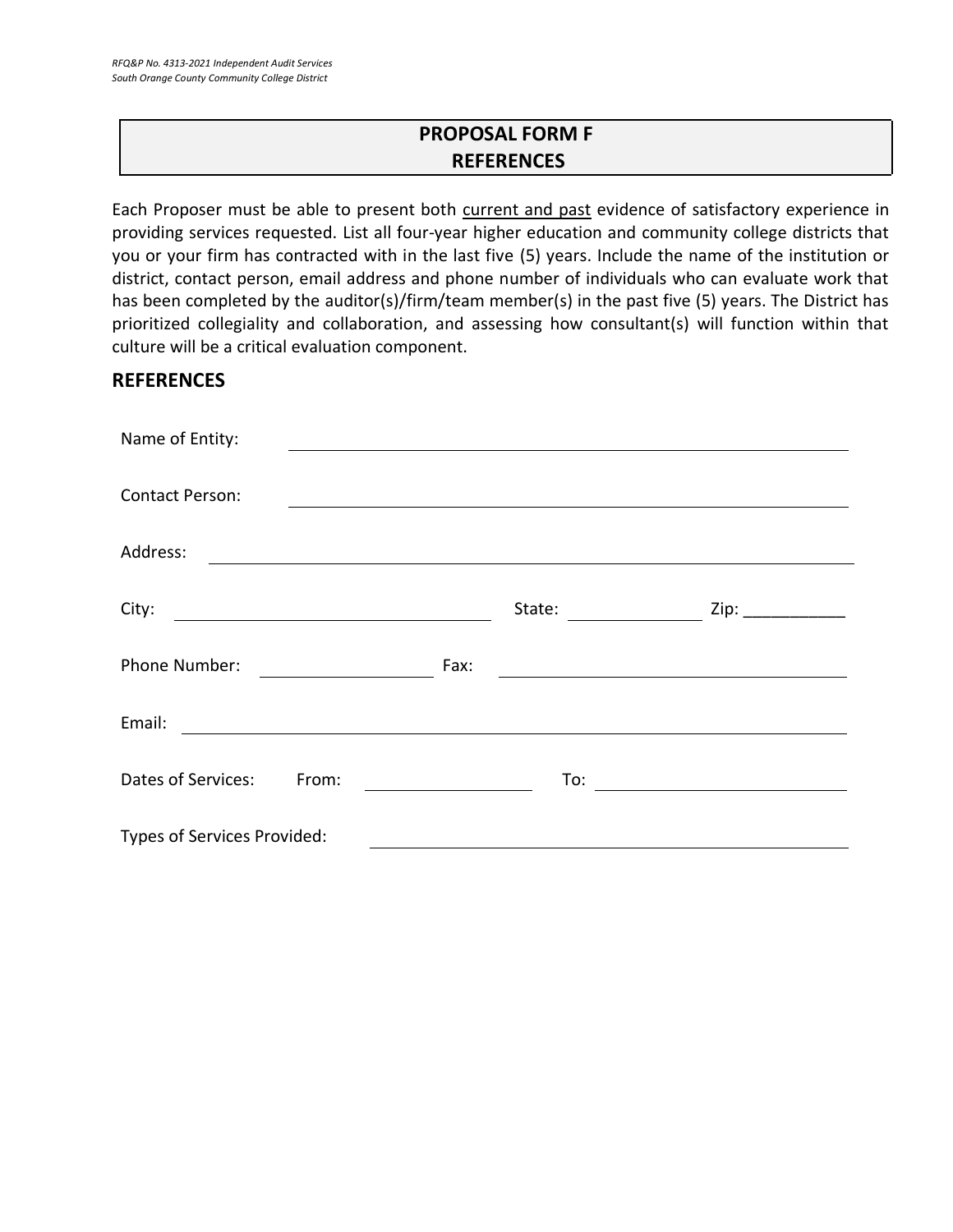# **PROPOSAL FORM G Addenda Acknowledgement**

**Addenda**: Changes or corrections to the proposal document will be issued via a numbered addendum format at the time of the pre-proposal conference or at least five (5) calendar days prior to submittal date. Record below the number(s) and date(s) of addenda received, if applicable.

| Addendum #________  |  |
|---------------------|--|
| Addendum #_________ |  |
| Addendum #________  |  |
| Addendum #_________ |  |
| Addendum #________  |  |
| Addendum #________  |  |
| Addendum #_________ |  |
| Addendum #________  |  |
| Addendum #_________ |  |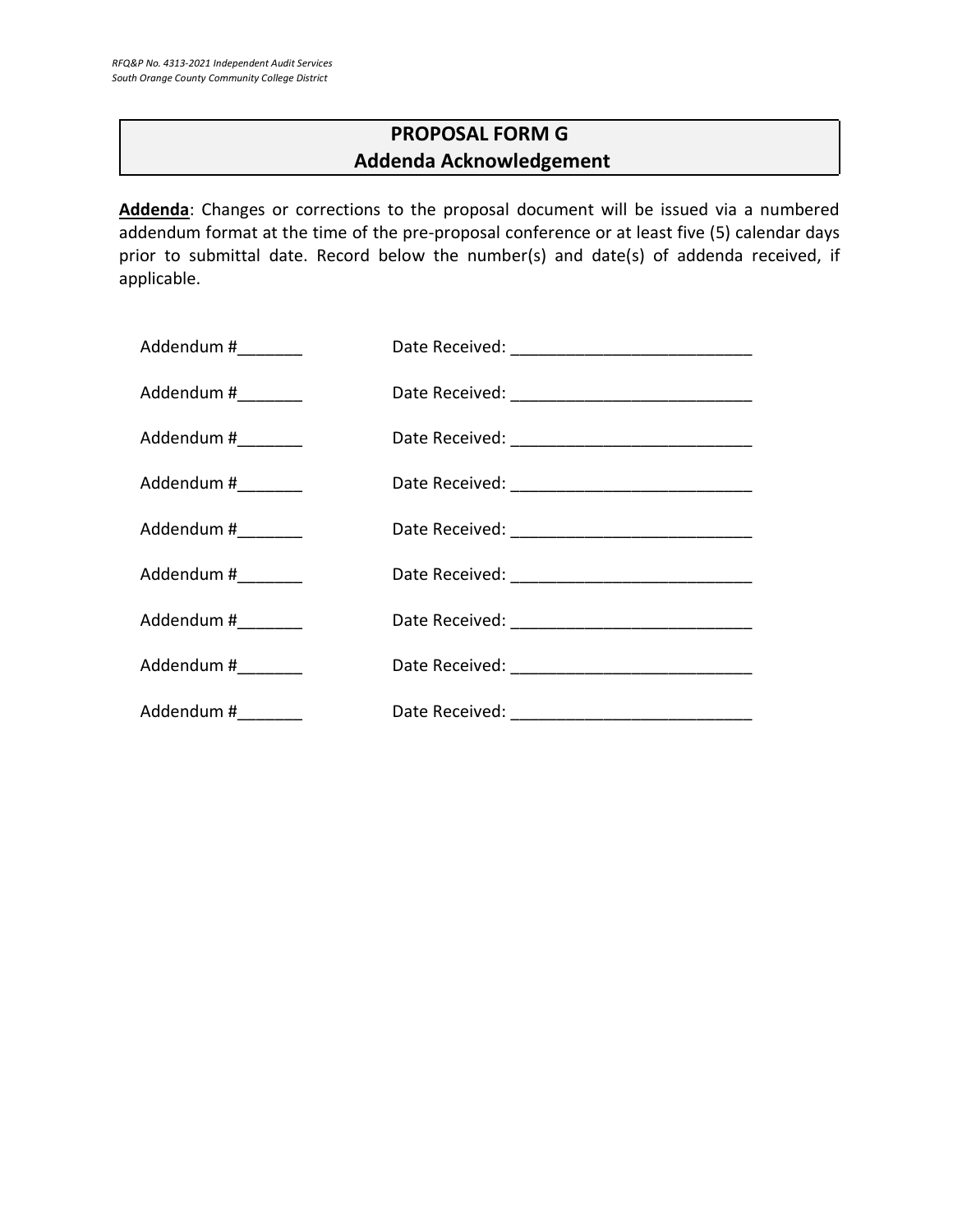# **APPENDIX A Non-Collusion Declaration**

#### **NON-COLLUSION DECLARATION TO BE EXECUTED BY PROPOSER AND SUBMITTED WITH PROPOSAL**

|           | State of California |    |     |     |    |                                              |
|-----------|---------------------|----|-----|-----|----|----------------------------------------------|
|           |                     |    | SS. |     |    |                                              |
| County of |                     |    |     |     |    |                                              |
|           |                     |    |     |     |    | being first duly sworn, deposes and          |
| says      | that                | he | or  | she | IS | οt                                           |
|           |                     |    |     |     |    | the party making the foregoing proposal that |

the proposal is not made in the interest of, or on behalf of, any undisclosed person, Proposer, company, association, organization, or corporation; that the proposal is genuine and not collusive or sham; that the Proposer has not directly or indirectly induced or solicited any other Proposer to put in a false or sham proposal, and has not directly or indirectly colluded, conspired, connived, or agreed with any Proposer or anyone else to put in a sham proposal, or that anyone shall refrain from submitting a proposal; that the Proposer has not in any manner, directly or indirectly, sought by agreement, communication, or conference with anyone to fix the proposal price of the Proposer or any other Proposer, or to fix any overhead, profit, or cost element of the proposal price, or that of any other Proposer, or to secure any advantage against the public body awarding the contract of anyone interested in the proposed contract; that all statements contained in the proposal are true; and, further, that the Proposer has not, directly or indirectly, submitted his or her proposal price or any breakdown thereof, or the contents thereof, or divulged information or data relative thereto, or paid, and will not pay, any fee to any corporation, Proposer, company association, organization, or to any member or agent thereof to effectuate a collusive or sham proposal.

I certify (or declare) under penalty of perjury that the foregoing is true and correct.

\_\_\_\_\_\_\_\_\_\_\_\_\_\_\_\_\_\_\_\_\_\_\_\_\_\_\_\_\_\_\_\_\_\_\_\_\_\_\_\_\_\_\_\_\_

\_\_\_\_\_\_\_\_\_\_\_\_\_\_\_\_\_\_\_\_\_\_\_\_\_\_\_\_\_\_\_\_\_\_\_\_\_\_\_\_\_\_\_\_\_

Print Name

Signature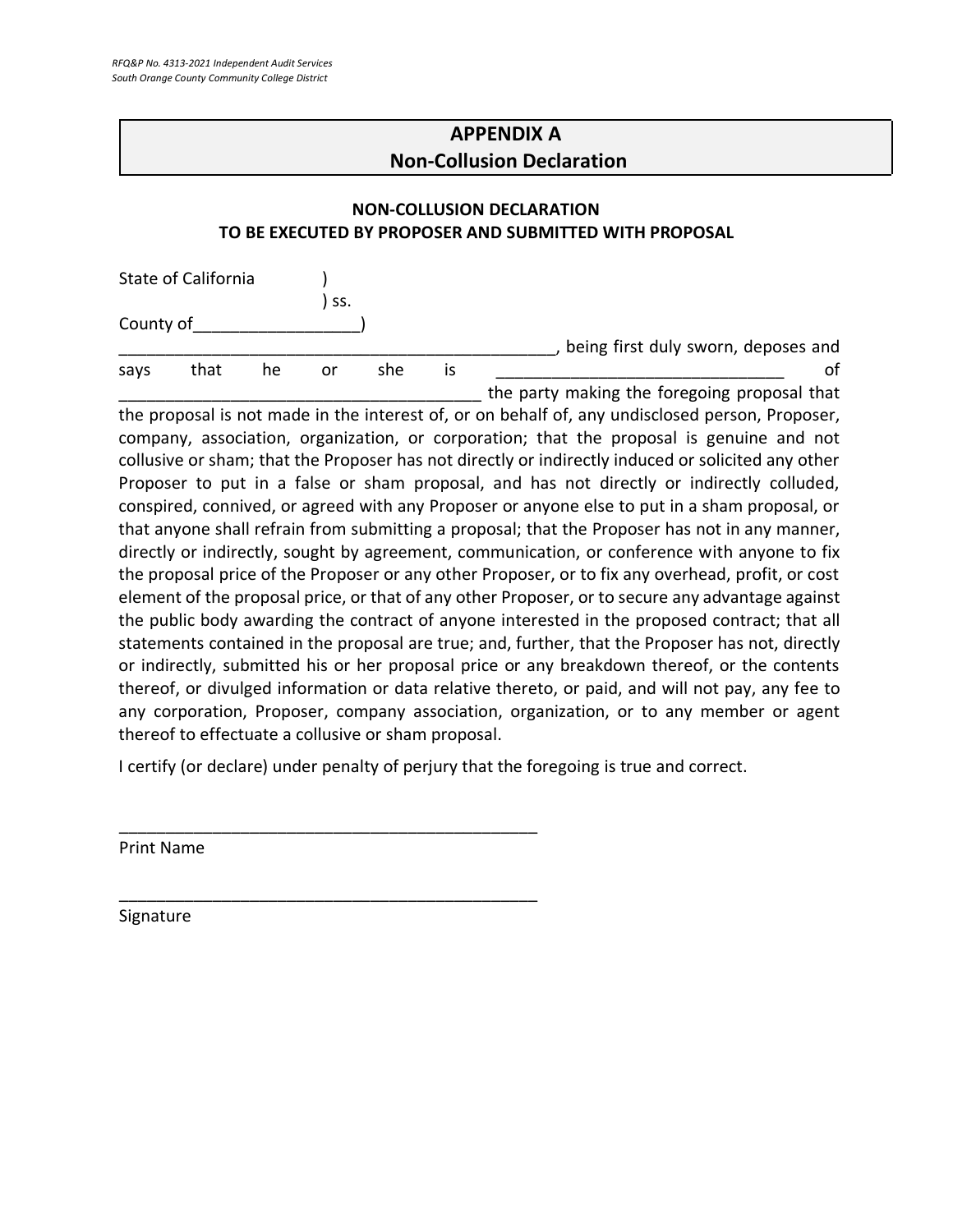# **APPENDIX B Equal Opportunity Affirmative Action Statement**

#### **SOUTH ORANGE COUNTY COMMUNITY COLLEGE DISTRICT EQUAL OPPORTUNITY AFFIRMATIVE ACTION STATEMENT**

Proposer hereby certifies that in performing work or providing products for the District, there shall be no discrimination in its hiring or employment practices because of age, sex, race, color, ancestry, national origin, religious creed, physical handicap, medical condition, marital status, or sexual orientation, except as provided for in Section 12940 of the California Government Code. Proposer shall comply with applicable federal and California anti-discrimination laws, including but not limited to the California Fair Employment and Housing Act, beginning with Section 12900 of the California Government Code.

IN WITNESS WHEREOF, the undersigned has executed this Certificate of Non-Discrimination this day of , 2018.

| Name of individual, company or corporation                                                                                                                                                                                                                                                                                                                                                                   |       |          |
|--------------------------------------------------------------------------------------------------------------------------------------------------------------------------------------------------------------------------------------------------------------------------------------------------------------------------------------------------------------------------------------------------------------|-------|----------|
|                                                                                                                                                                                                                                                                                                                                                                                                              |       |          |
| Title: $\frac{1}{\sqrt{1-\frac{1}{2}}\sqrt{1-\frac{1}{2}}\sqrt{1-\frac{1}{2}}\sqrt{1-\frac{1}{2}}\sqrt{1-\frac{1}{2}}\sqrt{1-\frac{1}{2}}\sqrt{1-\frac{1}{2}}\sqrt{1-\frac{1}{2}}\sqrt{1-\frac{1}{2}}\sqrt{1-\frac{1}{2}}\sqrt{1-\frac{1}{2}}\sqrt{1-\frac{1}{2}}\sqrt{1-\frac{1}{2}}\sqrt{1-\frac{1}{2}}\sqrt{1-\frac{1}{2}}\sqrt{1-\frac{1}{2}}\sqrt{1-\frac{1}{2}}\sqrt{1-\frac{1}{2}}\sqrt{1-\frac{1}{2$ |       |          |
| Address:                                                                                                                                                                                                                                                                                                                                                                                                     |       |          |
|                                                                                                                                                                                                                                                                                                                                                                                                              |       |          |
|                                                                                                                                                                                                                                                                                                                                                                                                              | State | Zip Code |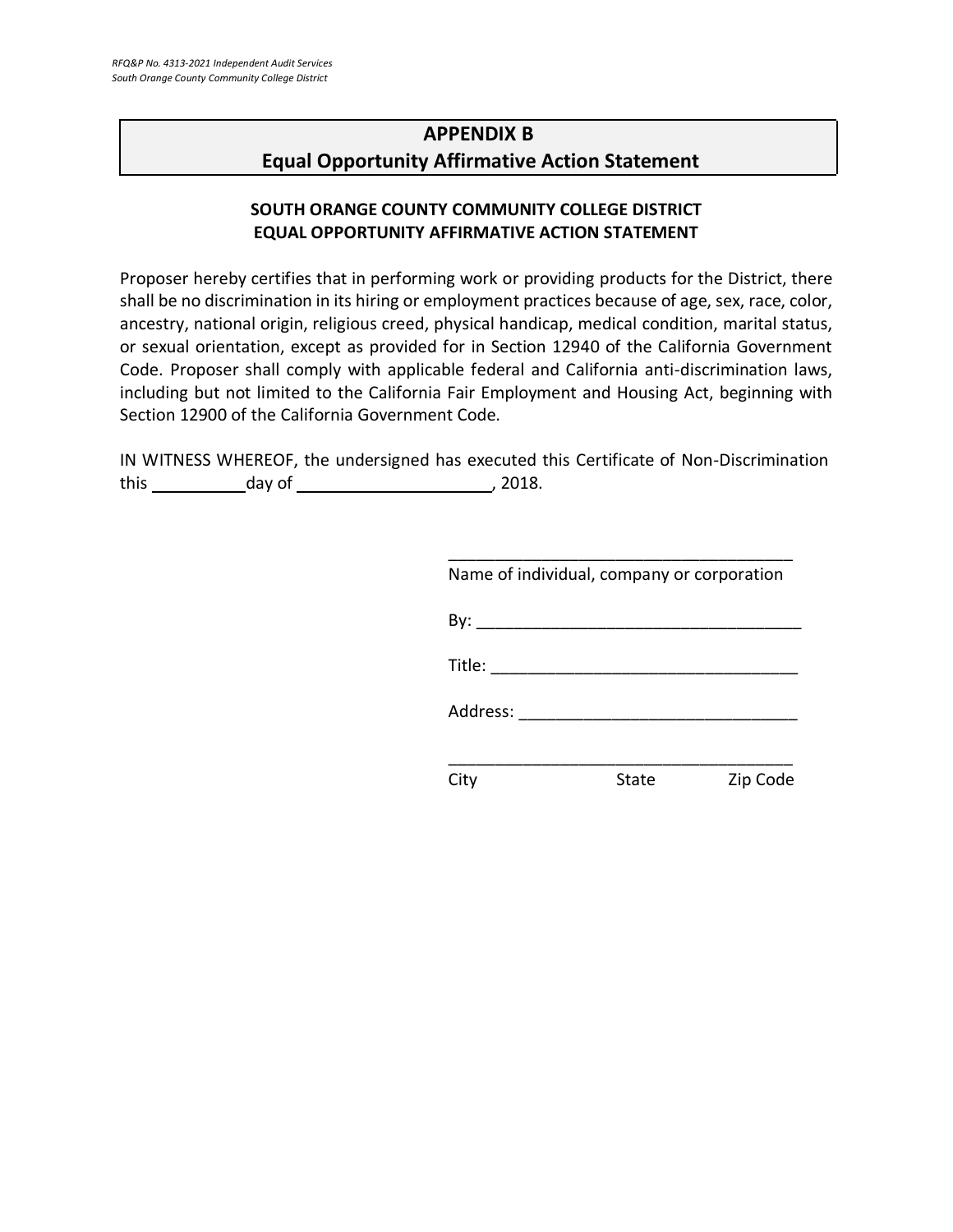# **APPENDIX C Firm's Certification Regarding Worker's Compensation**

Labor Code Section 3700 in relevant part provides:

Every employer except the State shall secure the payment of compensation in one or more of the following ways:

- (a) By being insured against liability to pay compensation in one or more insurers duly authorized to write compensation insurance in this State.
- (b) By securing from the Director of Industrial Relations a certificate of consent to self-insure, which may be given upon furnishing proof satisfactory to the Director of Industrial Relations of ability to self-insure and to pay any compensation that may become due to his employees.

I am aware of the provisions of Section 3700 of the Labor Code which require every employer to be insured against liability for Workers' Compensation or to undertake self-insurance in accordance with the provisions of that code, and I will comply with such provisions before commencing the performance of the work of this contract.

| Name of individual, company or corporation |       |          |
|--------------------------------------------|-------|----------|
| By:                                        |       |          |
| Title:                                     |       |          |
| Address:                                   |       |          |
| City                                       | State | Zip Code |

(In accordance with Article 5 (commencing at Section 1860), Chapter 1, Part 7, Division 2 of the Labor Code, the above certificate must be signed and filed with the awarding body prior to performing any work under this contract.)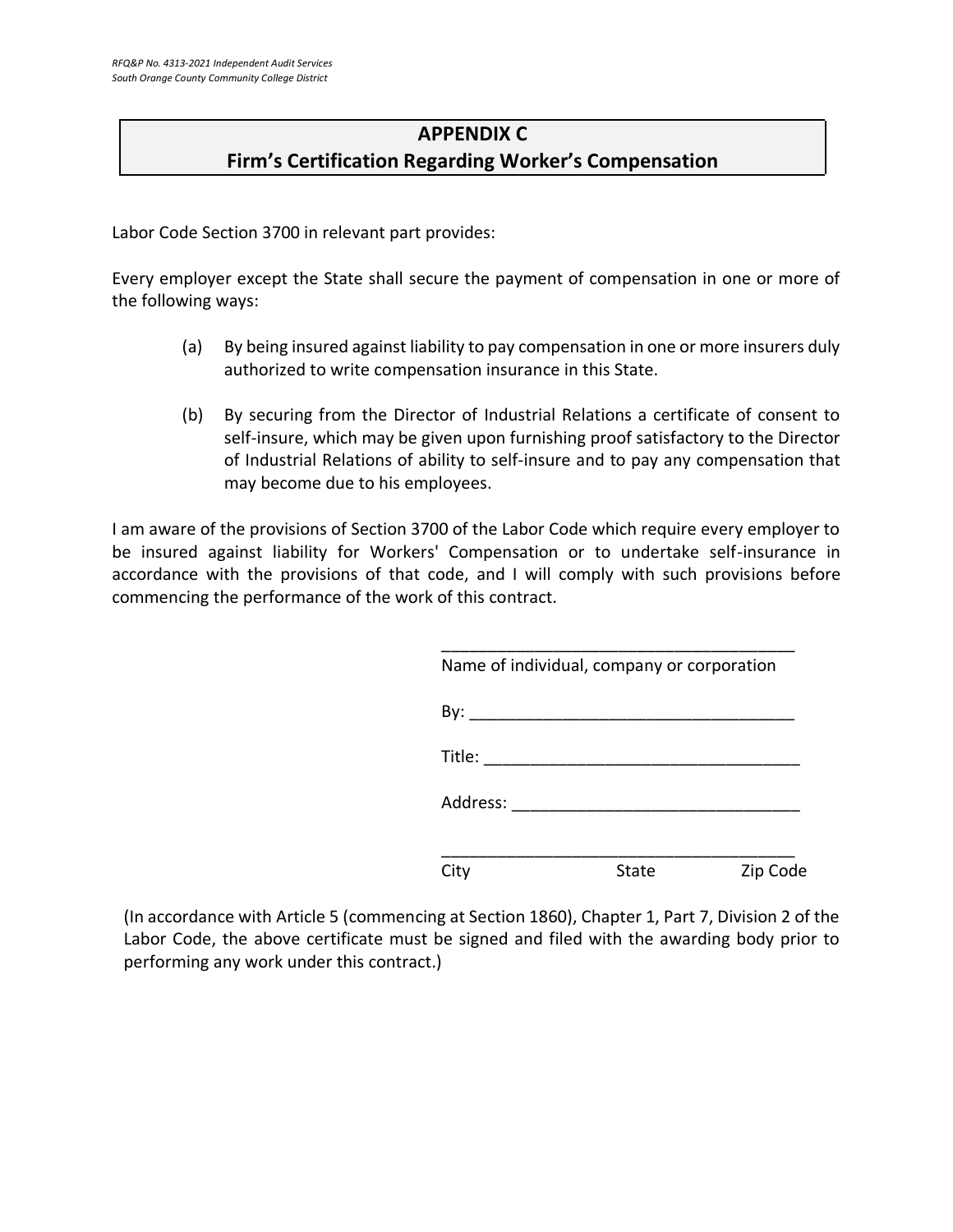### **APPENDIX D**

## **Firm's Certification Regarding Certified Public Accountant Requirements**

**In addition to the certifications below, Firm shall attach proof of Certified Public Accountant (CPA) License and that said license is in good standing for the key team.**

Firm certifies, acknowledges, and accepts that the Firm/Auditor is a properly licensed certified public accountant in good standing with the American Institute of Certified Public Accountants and the California Society of Certified Public Accountants, which includes an independent peer review for quality control procedures.

Firm certifies, acknowledges, and accepts that the Firm/Auditor meets the independence standards of the GAO Standards for Audits of Governmental Organizations, Programs Activities, and Foundations.

Firm certifies, acknowledges, and accepts that the Firm/Auditor understands that the primary purpose of the examinations specified herein is to express an opinion on the financial statements and that such an examination is subject to the inherent risk that errors or irregularities may not be detected. If conditions are discovered which lead to the belief that material errors, defalcations, or other irregularities may exist or if any other circumstances are encountered that require extended services, the Firm/Auditor will promptly advise the District.

Firm certifies, acknowledges, and accepts that the Firm/Auditor shall, in accordance with auditing standards and other applicable guidelines and regulations, will select the necessary procedures to test compliance and to disclose non-compliance with specified laws, regulations, and contracts.

|          | Name of individual, company or corporation |          |
|----------|--------------------------------------------|----------|
| By:      |                                            |          |
| Title:   |                                            |          |
| Address: |                                            |          |
| City     | State                                      | Zip Code |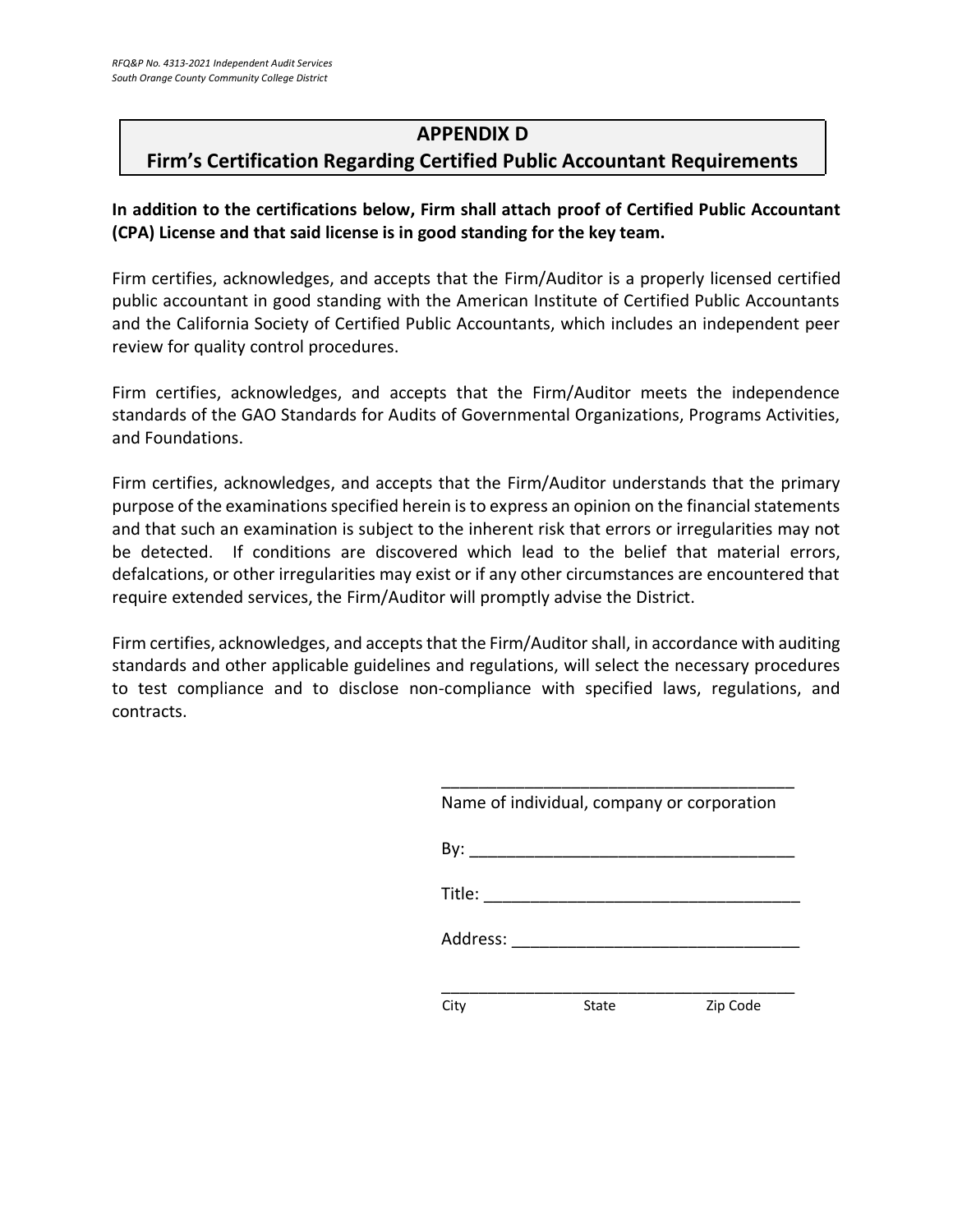# **APPENDIX E Sample Agreement Independent Audit Services**

The Proposer shall thoroughly review the below Agreement. As part of the proposal submission, indicate in a separate Tab of the RFQ&P Response the Proposer's acceptance of all terms and conditions set forth in the Agreement. If there is any term or condition of the Agreement, which a Proposer requests to be modified, the Proposer must: (i) specifically identify such term or condition; and (ii) set forth the specific text of the modification requested for each such term or condition. Notwithstanding any requested modification to any term or condition of the Agreement, no such modifications are binding on the District or enforceable against the District unless the District affirmatively and specifically accepts any such requested modification. Any Proposer whose RFQ&P Response does not identify requested modifications to terms or conditions of the Agreement will be deemed to have agreed to all terms and conditions set forth therein; if awarded the Agreement, such Proposer must execute the Agreement in the form and content attached hereto subject only to elements of such Proposer's RFQ&P Response accepted by the District.

Proposer agrees to the Agreement's terms and conditions with no exceptions.

YES □ NO □

If no, pursuant to the above instructions, submit all exceptions in a separate tab.